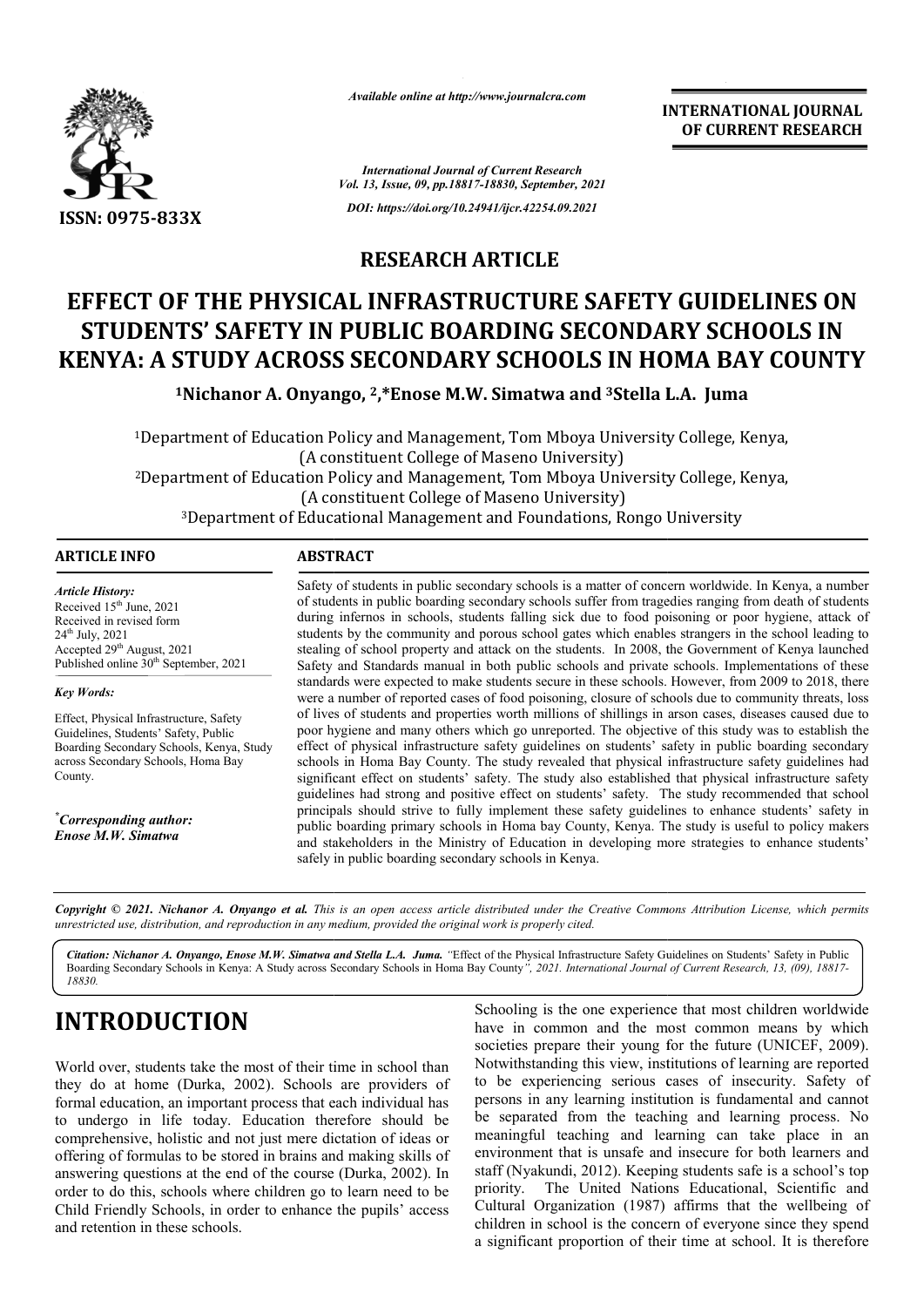important to address learner safety in schools. School safety has been defined differently by a number of scholars and organizations. Chukwu (2008) for instance, defined school safety as "an effective structure and organization free from potential and physical harm, absence of violence and presence of nurturing, caring and protective staff." Chemeli, Mwongeli and Barmao (2015), states that safety can only be guaranteed if some form of preparedness exists in the school system. The main objective of every school should be to offer quality education to learners, something that can only be achieved if the school environment is conducive and safe enough for learning.

Prinsloo (2006) on the other hand, defines school safety as one that is free of danger and where there is an absence of possible harm; a place in which non educators, educators and all learners may work, teach and learn without fear of ridicule, intimidation, humiliation or violence. According to Republic of Kenya (2008) and Republic of Kenya (2012) school safety has been defined as measures undertaken by the learners, staff, parents and other stakeholders to either minimize or eliminate risky conditions or threats that may cause accidents, bodily injury as well as emotional and psychological distress. It is the responsibility taken by learners, staff, parents and stakeholders to foster all- round safe living. This definition was also reiterated by UNICEF (2010). Bastidas (2011) indicates that safety is a worldwide concern; hence there is a need for a Global platform to discuss ways of providing safety in schools and communities. Safety in schools is a factor that has seen a number of countries, develop strategies and policies to promote and ensure student safety in their countries. The United States Department of Education (2004), for instance, indicates that school wide policies are implemented to systematically address needs of students, school personnel, community and physical plants of the school. The therefore requires safety policies in schools to be strictly enforced in view of threats posed by terrorism, drug related violence and natural disaster.

East Asia and Pacific in collaboration with UNICEF developed a tool meant to assess implementation of child friendly schools. C.F.S demonstrate their concern about the 'whole' child and his/her rights by providing learning environments that are healthy, psychologically supportive, as well as safe and protective of children, especially for those children who are prone to abuse or in need of special protection, (UNICEF, 2006). School safety policies stipulates what action should be taken in order to improve the overall safety and protection of school children, with emphasis on those from diverse backgrounds and abilities (Republic of Kenya, 2012). As a matter of concern, Article 53(1) of the Kenya Constitution (2010) safeguards the right of all children against abuse, neglect, harmful cultural practices, all forms of violence, inhuman treatment and punishment, and hazardous or exploitative labor. This protection has been supported in Part II of the Children's Act No.8 (2001) and Section 4 of the Teachers Service Commission (Teachers Service Commission) Act, 2012. In line with the said regulations, the Ministry of Education Science and Technology, developed a guide to be implemented by public schools in Kenya in order to safeguard and protect the learners: The Safety Standards Manual for Schools in Kenya was published and put in use in 2008. Republic of Kenya (2008) indicates in Chapter 6 that the Safety and Standards Manual is a document that the school should use to maintain a safe, secure and caring environment that foster teaching and learning and incorporates the following key

components: Safety on School Grounds; Safety in Physical Infrastructure; Health and Hygiene safety; Safety in School Environment; Food Safety; Safety Against Drug and Substance Abuse; Safe Teaching and Learning Environment; Social-Cultural Environment of the School; Safety of Children with Special Needs/Disabilities; Safety Against Child Abuse; Transport Safety; Disaster Risk Reduction and School Community Relations. Despite the policies that have been developed by different countries on school safety, media reports have shown that insecurity still exists among the school students internationally, continentally, regionally and even locally. As a result, a number of studies have been conducted in line with safety policies. School physical infrastructure refers to structures such as classrooms, offices, toilets, dormitories, libraries, laboratories, kitchen, water tanks, playground equipment, among others (Republic of Kenya, 2008). The implementation of these physical infrastructures was expected to improve the security of students in schools. Not many studies have been conducted on implementation of physical infrastructure by a number of scholars except for a few. For instance, Ugwalashi (2017) sought to establish the appropriate strategies for school safety management in River State, Nigeria and recommended provision and maintenance ofexisting facilities, school inspection audits, adequate funding, and training of school administrators, managers and personal among others. The study therefore established that the implementation of infrastructures was inadequate. Being a descriptive study, it did not give the extent to which the status of implementation had impacted on the status of students' security.

Another study was also conducted in Kenya by Gatau (2015) on the safety status of physical infrastructure in public secondary schools in Nairobi West. The study established that most schools had not implemented Ministry of Education safety guidelines in public secondary schools in Nairobi West. The study used a sample size of 15 schools out of a population of 25 schools representing 60% for this study which was appropriate. The findings that the physical infrastructure safety guidelines had not been fully implemented meant that there was a possibility of students being insecure in these schools. The method of analysis was appropriate for the study. The study, however, did not look at the effect of physical infrastructure safety guidelines on students' security in public boarding secondary schools. Moreover, the sample size used in the current study was 31 out of a population of 34 which represented 91.1% which was high. Such a study, has not however been done in Homa Bay County where the current study was conducted. The current study sought to establish effect of physical infrastructure safety guidelines on students' security in public boarding secondary schools in Homa Bay County, the knowledge gap this study sought to bridge.

**SYNTHESIS OF LITERATURE ON EFFECT OF PHYSICAL INFRASTRUCTURE SAFETY GUIDELINES ON STUDENTS' SAFETY:** School safety is an important aspect in the provision of quality education. According to Xaba (2006), a safe school is characterized by the presence of certain physical aspects such as a secure wall, fencing and gates, buildings that are in a good state of repair and well-maintained school grounds. Included in these indicators of school safety are: good discipline, a culture conducive to teaching and learning, professional teacher conduct, good governance and management practices, and an absence or low level of crime and violence.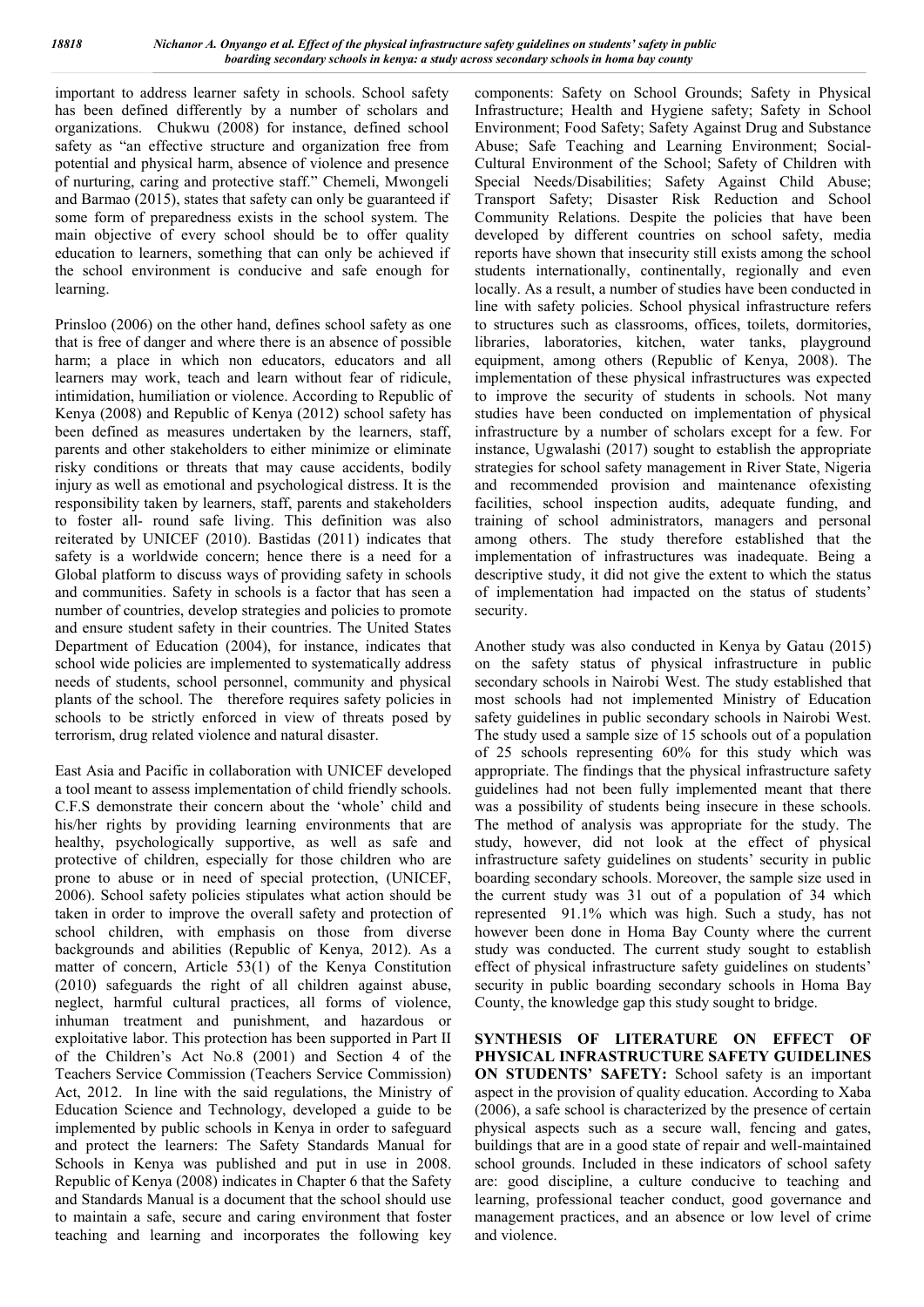The existence of policy guidelines on school safety has not stopped the incidences of injury, death and loss of property in Kenyan Public Boarding Secondary Schools. Most schools were found not to have complied with safety policies. The schools were ordered to remove grills from dormitory windows to protect students during disasters. It was recommended that school managers should beef up security by employing an adequate number of watchmen (Onyango, 2013). A number of studies have been done with respect to implementation of safety standards in public schools all over the world. According to Republic of Kenya (2008), physical infrastructure include structures such as classrooms, offices, toilets, dormitories, libraries, laboratories, kitchen, water tanks, playground equipment, among others. The safety measure expected that the school should ensure classrooms, dormitories, offices, kitchens, toilets, and other physical structures are clean, well maintained, safe and properly utilized. Ugwalashi (2017) carried out a study on educational facilities: appropriate strategy for school safety management in River State, Nigeria and recommended provision and maintenance of existing facilities, school inspections and audits, adequate funding, training of school administrators, managers and personnel among others. This study made it clear that there was indeed a problem in implementation of physical facilities but did not tell the extent of implementation and its effect on students' security in public boarding secondary schools which this study sought to do in Homa bay County, Kenya. In a study by Ongori (2014) on school based factors influencing the implementation of fire safety standards in Public Secondary Schools in Kenyenya District, Kisii County, it was established that school financial resources, training of school stakeholders, frequency of school fire safety assessment by the Quality Assurance and Standards Officers and school fire safety planning influence the implementation of fire safety standards. The study looked at 25 schools with 20 schools being day schools meaning only 5 were boarding schools. Whereas this study was based on school based factors influencing the implementation of safety standards, the major focus was on fire safety standards which is just but a section of physical infrastructure safety policy and left other aspects which the current study focused on. Moreover, the use of only 5 boarding schools may not give the actual picture of the level of implementation of safety standards in Public Boarding Secondary Schools.

Gatau (2015) sought to assess the safety status of physical infrastructure (classrooms, dormitories, sanitation facilities, laboratories and kitchen) in public secondary schools in Nairobi West Region, Kenya and established that most schools had not fully implemented Ministry of Education Safety guidelines to ensure safety of physical infrastructure. This was evidenced by presence of unsafe, squeezed, ill equipped and poorly maintained physical infrastructure. Majority of respondents lacked adequate knowledge on safety standards manual for schools and had not received adequate training on safety disaster preparedness. Finally, the study established that there was no adequate time, material, human and financial resources to enhance safety of physical infrastructure in the school under study. However, this study did not establish the effect of the level of implementation of safety policy on students' security which the current study sought to establish in public boarding secondary schools in Homa Bay County. Musyoka (2013) also carried out another study on influence of provision of school physical infrastructure on students' performance in Kenya Certificate of Secondary Education in Mwingi Central District, Kenya and established that schools do

not have adequate physical facilities which negatively impacted on their academic performance. The study proposed that parents should be sensitized to engage in programs that are geared towards improving the schools' physical facilities in order to improve the learning environment for academic excellence of their children. In another study, Mokaya (2013) sought to establish the influence of the school infrastructure on students' performance in Public Secondary Schools in Kajiado County, Kenya and found out that improved academic achievement is associated with more adequate and well-spaced classrooms, adequate and ample spacing in the libraries, adequate science laboratories, adequate water and sanitation facilities and adequate participation in co – curricular activities. These findings concur with the findings of Musyoka (2013) above. However, the two studies of Mokaya (2013) and Musyoka (2013) majorly focused on a relationship that existed between physical infrastructure and performance which was found to be positive. It was not clear whether there would be a relationship that exists between physical infrastructure safety policy and students' security in Public Boarding Secondary Schools in Homa Bay County, Kenya, which the current study sought to establish.

In another study by Maritim, King'oo and Barmao (2015) on physical infrastructural safeness in Public Secondary Schools in Kenya it was revealed that most schools were not adequately prepared for emergencies both in terms of planning and equipment. It further revealed that only 33.3% of the teachers had been trained on firefighting while 33.8% had safety policy in their schools. An indicator that safety policies were not implemented in these schools. This study was supported by Kisurilia, Katiambo, and Lutomia (2013) in their study on "An investigation into the state of disaster and safety preparedness in schools in Kenya" who established that the learning institutions were not sufficiently prepared to handle disasters and emergency situations. The major strength of this study was that it was carried out in 14 counties to reflect the face of the country. However, the two studies did not reveal the effect of school safety policy on students' security, the knowledge gap that the current study sought to fill in public boarding secondary schools in Homa Bay County. Nderitu (2009) sought to investigate disaster preparedness in public secondary schools in Githunguri Division, Kiambu District. The major findings of the study were; the Ministry of Education safety guidelines had not been adequately implemented in schools. The study established that lack of funds was a major constraint in effective implementation of the safety requirement. The study recommended enhanced school inspection, provision of funds and integration of disaster management in the school curriculum. The study is somehow similar to the current study however the point of departure is that while the study was based on the Wangai policy circular, the current one was based on Safety Standards Manual (Republic of Kenya, 2008). On the other hand, the study was carried in Githunguri Division which is a very small region and cannot be generalized unlike the current study which covered a larger region, Homa Bay County. Nyakundi (2012) in his study of implementation of safety standards and guidelines in public secondary schools in Marani District, Kisii County, established that the Ministry of Education Science and Technology safety standards and guidelines in schools had not been implemented majorly due to inadequate funds and inadequate supervision. The study also recommended that policy makers should follow up, monitor and evaluate safety situations in all educational institutions and provide funds to all schools to enhance disaster preparedness.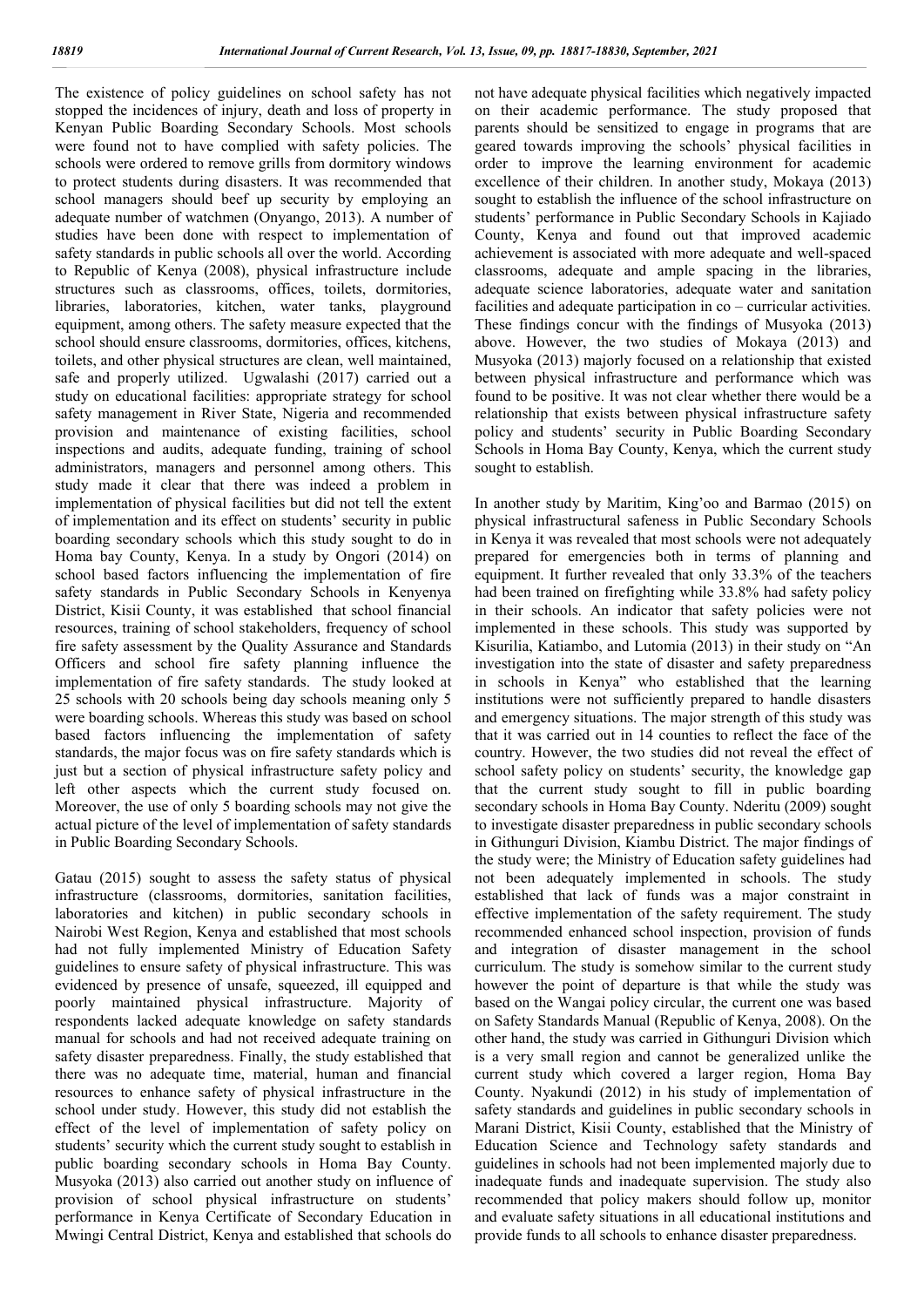Migiro (2012) sought to investigate implementation of the recommended safety standards in public secondary schools in Borabu district, Kenya and established that most public secondary schools in Borabu district were aware of the existing Ministry of Education Science and Technology safety standards, but majority of the schools had not implemented them fully. The study further revealed that the schools that tried to implement the safety standards faced a number of challenges and obstacles key among them lack of funds. The findings were similar to those of Kaari (2014) who sought to investigate institutional factors influencing adherence to safety standard guidelines in Secondary Schools in Buuri District, Kenya and established that majority of principals (81.8%) and Board of Management (88.9%) avail financial resources to cater for safety needs in schools, though funds are usually not adequate. However, in some schools (45.5%), they are allocated with ten to thirty thousand shillings for safety needs that is usually not enough to cater for all safety guideline requirements. The study further established that schools need to beef up security and safety measures to ensure that schools have better learning environment.

A preliminary in 3 schools in Homa county, Kenya revealed that the Ministry of Education funds schools in acquisition of firefighting equipment yet safety policy implementation is a lot more for schools. This means that the schools have funds to enable them finance implementation of firefighting equipment. The study survey revealed that financial constraints and sometimes mismanagement and inadequate community support were major challenges faced in implementation of safety policies. The survey concluded that lack of both financial and human resources failed Quality Assurance and Standards in carrying regular assessments, monitoring and evaluation of implementing safety policies in Boarding Secondary Schools affected students' safety survey. This study majorly focused on challenges and strategies for implementation of safety policies but did not give the actual effect of physical infrastructure safety guidelines on students' safety in Public Boarding Secondary Schools. The current study will focus on both boys and girls boarding secondary schools. The above survey only used a small sample size of only 13 Secondary Schools unlike the current study which will use 3 public Boarding Secondary Schools as sample size. In another study carried out by Mutua (2016), on school- based factors influencing fire safety preparedness in Public Secondary Schools in Lower Yatta Sub County, it was established that most schools had not trained staff and students on fire disaster risk reduction, majority of schools did not have disaster management committees and even those which had, did not involve all the required stakeholders. The firefighting equipments in most schools were not enough contributing to fire safety unpreparedness. In relation to school buildings and fire safety, most schools had made some efforts to improve fire disaster preparedness, although majority of schools had no assembly points. Windows had grills, some doors opened inwards and fire exits were obstructed. This study indicated that there was lack of fire safety preparedness in Lower Yatta Sub County, Kenya. This study however focused on fire safety and did not factor in other physical infrastructure aspects within a school that affect students' safety. The current study will focus on the effect of physical infrastructure safety guidelines on students' security in Public Boarding Secondary Schools in Homa Bay County, Kenya. Even though the studies above identified factors affecting the implementation of physical infrastructure, the studies did not establish the effect of physical infrastructure safety guidelines on students'

security in public boarding secondary schools in Homa Bay County. A gap the current study seeks to address.

**Research Objective:** The research objective was to establish the effect of the physical infrastructure safety guidelines on students' safety in Public Boarding Secondary Schools.

#### **CONCEPTUAL FRAMEWORK**

The Study was guided by Invitational Theory of Practice (Purkey, 1999) which states that People, Places, Policies, Programs and Processes when adequately addressed make schools more safe and appealing. It expected that when these safety guidelines are implemented, then the students would be secure. Therefore, the conceptual framework postulates that when safety guidelines are implemented, the learners are secure. Safety policy manual spelt out that when safety policies are fully implemented, the students were expected to be secure in their schools (Republic of Kenya, 2008).



**Figure 1. A Conceptual Framework Showing Effect of the physical infrastructure on Students' Safety in Public Boarding Secondary Schools**

Implementation of physical infrastructure safety guidelines independent variable is one of the ways by which safety of the students (dependent variables) can be achieved. In the process of doing this, some variables such as teachers' attitude and community attitude and student population size can influence the implementation. Almost all, if not all, of the aspects to be put in place requires a lot of money and can only be implemented when finances are available. On the other hand, the attitude of teacher and the community needs to be positive for the implementation to be successful. The goodwill of the community is needed in order to have these policies implemented, otherwise the principal's efforts may not be supported. Whether or not the stakeholders are trained on safety policies will tell whether the policies would be fully implemented or not. Ongori (2014) established that one of the factor that hindered the implementation of safety policy was lack of training of school stakeholders. According to Lucheli and Masese (2009), the then Kenya Secondary School Heads Association, Cleopas Tirop reported that funding paralyzed efforts by schools to install firefighting equipment. "Most schools have tried to meet the safety requirements, but fire extinguishers are still a challenge." Lucheli and Masese (2009), also indicated that the then Kapsabet Boys Principal said that "After the government stopped funding, schools started single sourcing, but stringent budgets frustrated their efforts".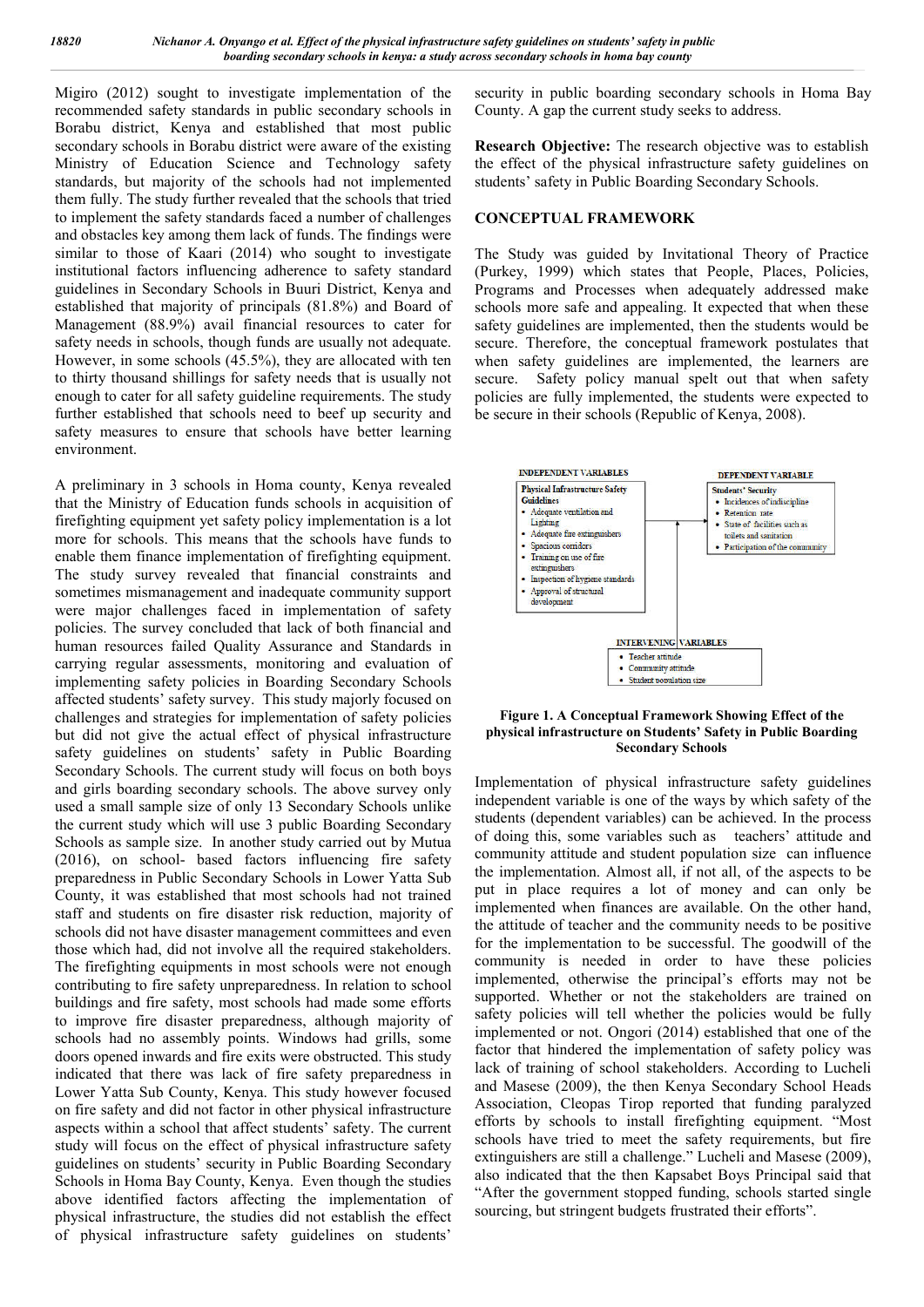The students' security therefore would be based on whether or not these safety policies are implemented in public boarding secondary schools. Student population will actually be useful in determining the extent of implementation as observed by Ng'ang'a (2013) whose study findings suggest that the increasing student population was a challenge to achieving successful implementation of safety standards because there was congestion among the students. The findings were also in agreement with Muthuiya (2013) and Chabari (2010) who in their studies had found that free secondary education had allowed more students to pursue secondary education which in turn increased school population ultimately stressing the schools' resources and facilities compromising both the quality of education as well as the safety of the students.

### **RESEARCH METHODOLOGY**

Descriptive and correlational research designs were adopted. Study population consisted of 34 Principals, 8 Sub County Quality Assurance and Standards Officers and 4,800 students. Saturated sampling was used to sample 31 Principals and 8 Sub County Quality Assurance and Standards Officers where as purposive sampling was used to sample 369 students. Researcher's observation schedule/document analysis guide, students' focus group discussions and interviews were used as research instruments. Face and content validity of the instruments was determined by experts in education administration and their advice was incorporated. Reliability of the instruments was determined by administering a test once in 3 schools and computing Cronbach's Alpha, giving a coefficient of 0.935 which was reliable. Quantitative data was analyzed by use of descriptive statistics in form of frequency counts, means and percentages, whereas inferential statistics was used to carry out regression analysis with change statistics to determine whether safety policy had statistically significant effect on students' safety or not and also to show whether there is a relationship or not between different safety guidelines and students' safety.

### **RESULTS**

**Demographic Data of Respondents:** The respondents involved in the study were: principals, students and the Sub County Quality Assurance and Standards Officers in Homa Bay County. Gender, school population, school type and availability of safety policy manual was sought from the principal. The findings were as shown in Tables 1, 2, 3 and 4.

**Table 1. Distribution of Principals by Gender as indicated by Principals (n = 31)**

|        | Frequency | Percentage % |
|--------|-----------|--------------|
| Male   | 13        | 41.9         |
| Female | 18        | 58.1         |
| Totals | 31        | 100          |

From Table 1, the number of female principals was found to be slightly higher, 18 (58.1%), than the number of male principals, 13 (41.9%) in public boarding secondary schools in Homa Bay County. This distribution means that there was no gender parity in distribution among the principals in public boarding secondary schools in Homa Bay County, and therefore matched the two third gender rule as per the Constitution of Kenya.

**Table 2. Distribution in School Populationas indicated by Principals (n = 31)**

| Population range | Frequency | $\frac{0}{0}$ |
|------------------|-----------|---------------|
| Below 500        |           | 25.8          |
| 501-700          |           | 12.9          |
| 701-900          | 8         | 25.8          |
| 901-1100         |           | 3.2           |
| 1100 and Above   | 10        | 32.3          |
| Total            | 31        | 100           |

From Table 2, it can be noted that most of the public boarding secondary schools, 10 (32.3%) had higher population of 1100and above, while 8 schools representing 25.8% had a population below 500. In the middle were schools with a population of between 501- 700 (4, 12.9%), 701- 900 (8, 25.8%) and only one school with a population between 901- 1100 (3.2%).

**Table 3. Distribution of School Type as indicated by Principals (n = 31)**

| School Type          | Frequency | $\frac{0}{0}$ |
|----------------------|-----------|---------------|
| <b>Boys Boarding</b> | 13        | 41.9          |
| Girls Boarding       | 18        | 58.1          |
| Mixed Boarding       |           |               |
| Total                | 21        |               |

From Table 3, it can be noted that most of the public boarding secondary schools in Homa Bay County were girls boarding schools 18(58.1%) with only 13(41.9%) being boys boarding schools. It is also clear that amongst the public secondary schools under study, there were no mixed boarding secondary schools. Indeed this was in order because there are some aspects of safety which are unique to gender.

**Table 4. Availability of Safety and Standards Manual as indicated**  by Principals  $(n = 31)$ 

| Availability | Frequency (f) | Percentage $(\% )$ |
|--------------|---------------|--------------------|
| Yes          | 28            | 90.3               |
| No           |               | 9.7                |
| Total        |               | 100                |

From Table 4, it can be noted that most of the public boarding secondary schools, 28 (90.3%), had the safety and standards manual while 3 (9.7%) had no safety and standards manual. These findings are contrary to the findings by Chemeli, Mwongeli and Barmao (2015), who found out in their study that only 33.8% of the principals had safety policy manual in their schools. This means that the 28 public boarding secondary schools had better opportunity to implement safety policies since they had a guideline on implementation as per the manual. However, the 3 schools which had no safety manuals would not easily implement the policies since they had no guideline.

**Research Objective:** Research objective was to determine the effect of effect of the physical infrastructure safety guidelines on students' safety in Public Boarding Secondary Schools. To achieve this objective, observations were made in public boarding secondary schools to establish the status of implementation of physical infrastructure safety guidelines and the status of safety among the students, and the null hypothesis that: Physical infrastructure safety guidelines have no effect on students' security in Public Boarding Secondary Schools in Homa Bay County, was used.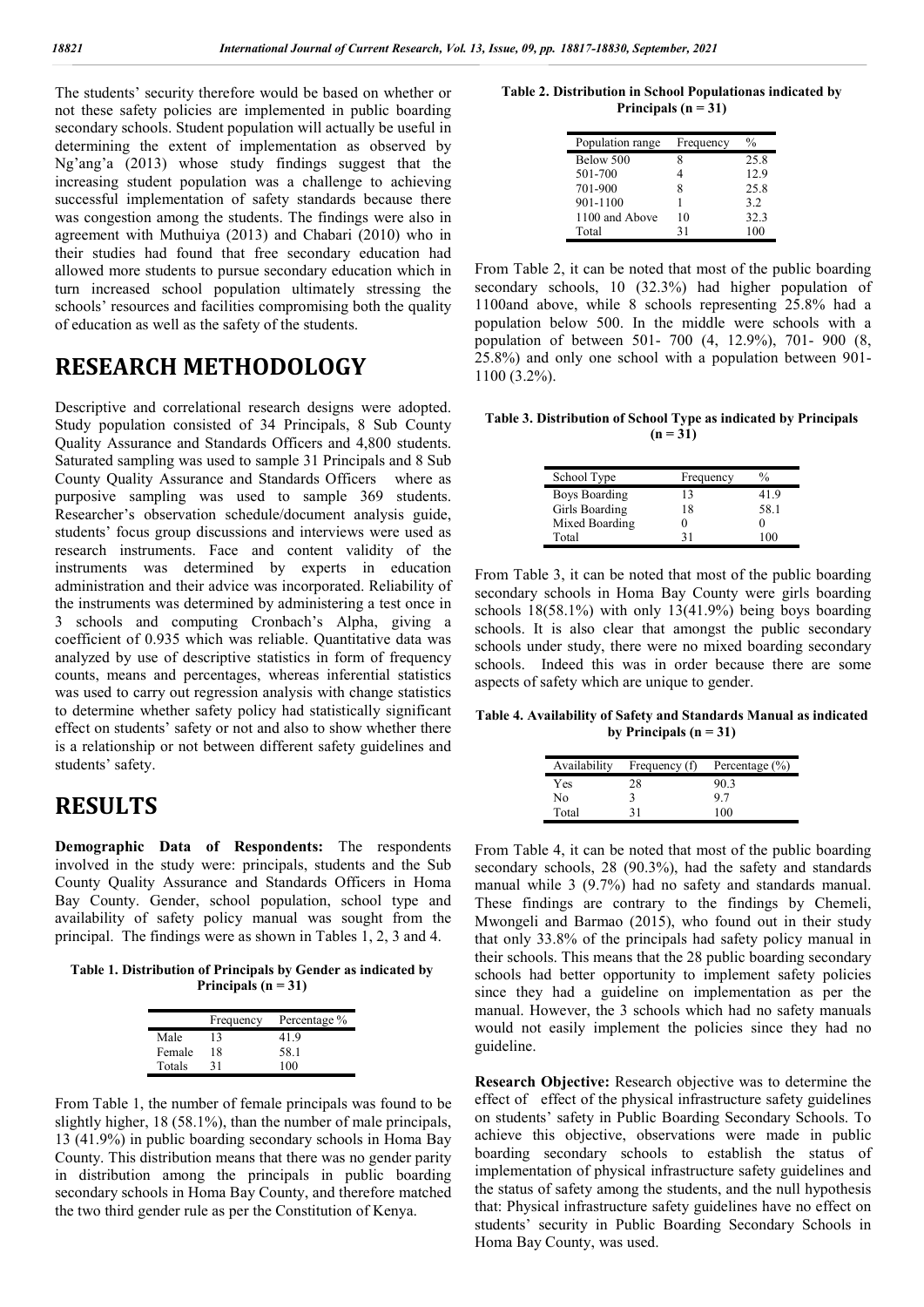#### **Table 5. Status of Implementation of Physical Infrastructure Safety Guidelines as rated by Principals (n=31)**

| Aspects of Physical Infrastructure Guidelines                   | Ratings  |          |    |    |    | Total  | MR   |
|-----------------------------------------------------------------|----------|----------|----|----|----|--------|------|
|                                                                 |          |          |    |    |    | Scores |      |
| Corridors in the School                                         |          |          |    | 9  |    | 77     | 2.48 |
| Availability and Service of Fire Extinguishers                  |          | 9        | 10 |    |    | 74     | 2.38 |
| Expertise in use of fire extinguishers                          |          | 4        |    | 8  |    | 123    | 3.97 |
| Dormitory register                                              |          |          | 19 | 9  |    | 105    | 3.35 |
| Patrol by Security Personnel                                    |          |          | 13 | 10 | 6  | 112    | 3.61 |
| Inspection of hygiene standards in the dormitories and learners | $\theta$ | $\theta$ | 18 |    | 6  | 112    | 3.61 |
| Beds and Space                                                  |          | $\theta$ | 16 | 8  |    | 115    | 3.71 |
| Approval of Physical Structures                                 |          | $\theta$ |    | 16 |    | 129    | 4.16 |
| Overall Mean Rating                                             | 20       | 21       | 91 | 65 | 47 | 830    | 3.35 |
| KEY: MR: Mean Rating:                                           |          |          |    |    |    |        |      |

Interpretation of Mean Ratings

1.00- 1.44 = Not Accomplished,

 $1.45 - 2.44 =$  Less Accomplished,

2.45 -3.44 = Moderately Accomplished,

3.45 -4.44 = Partly Accomplished,

 $4.45 - 5.00 =$  Fully Accomplished.

#### **Table 6. Status of Students' Safety in relation to Physical Infrastructure Safety Guidelines as rated by Principals (n=31)**

| Aspects of Students' Safety                                                                         |                  |          |          |                | <b>Total Score</b> | MR   |      |
|-----------------------------------------------------------------------------------------------------|------------------|----------|----------|----------------|--------------------|------|------|
|                                                                                                     |                  |          |          | 4              |                    |      |      |
| School broken into by strangers stealing students' property due to lack of watchmen;                | 0                |          | $\theta$ | 10             | 19                 | 139  | 4.48 |
| Loss of students' properties in dormitory fire due to absence of $/$ inadequate fire extinguishers; | $\boldsymbol{0}$ | 0        |          |                | 28                 | 150  | 4.84 |
| Loss of life in dormitory fires due to poor evacuation procedures;                                  | 0                | $\Omega$ | $\Omega$ | $\Omega$       | 31                 | 155  | 5.00 |
| Casualties due to lack of stairway rails;                                                           | 0                | 0        | $\theta$ | 3              | 28                 | 152  | 4.90 |
| Students injured due to lack of ramps/ special pathways;                                            | $\theta$         | $\Omega$ |          | 3              | 27                 | 150  | 4.84 |
| Injuries of students due to slippery floors;                                                        | 0                | $\Omega$ | $\Omega$ | 4              | 27                 | 151  | 4.87 |
| Eye problems to students due to poor lighting in classrooms/library;                                | 0                | $\left($ |          |                | 28                 | 150  | 4.84 |
| Loss of life in dormitory fires due to lack of emergency door;                                      | 0                | $\left($ | $\theta$ | $\Omega$       | 31                 | 155  | 5.00 |
| Destruction of students property due to roof leakages;                                              | $\Omega$         |          | 11       | 14             | 5                  | 116  | 3.74 |
| Perimeter wall collapsing on students due to poor workmanship;                                      | 0                | 0        |          | $\mathfrak{D}$ | 28                 | 151  | 4.87 |
| Physical injuries to students as a result of doors opening inwards;                                 | $\Omega$         | $\Omega$ | $\Omega$ | 4              | 27                 | 151  | 4.87 |
| Electrocution of students due to open sockets;                                                      | $\theta$         | $\theta$ | $\theta$ |                | 30                 | 154  | 4.97 |
| Injuries due to usage of single door in the dormitories;                                            | $\Omega$         |          |          | 20             |                    | 122  | 3.94 |
| Overall Mean Rating                                                                                 | 0                | 4        | 22       | 63             | 314                | 1896 | 4.70 |

KEY: MR: Mean Rating

Interpretation of Mean Ratings

1.00- 1.44 = Recorded once per Week (Not Safe)

1.45 - 2.44 = Recorded once per Month (somewhat safe)

2.45 - 3.44 = Recorded once per Term (Fairly safe)

3.45- 4.44 = Recorded once per Year (Safe)

 $4.45 - 5.00 =$  Nil Occurrence (Very Safe)

#### **Table 7. Model Summary on Infrastructure Safety Guidelines on Students' Safety**

| Model | R                                                                                                                                                                                                                                                                                                           | R Square | Adjusted R Square | Std. Error of the Estimate | <b>Change Statistics</b> |        |  |    |                       |  |
|-------|-------------------------------------------------------------------------------------------------------------------------------------------------------------------------------------------------------------------------------------------------------------------------------------------------------------|----------|-------------------|----------------------------|--------------------------|--------|--|----|-----------------------|--|
|       |                                                                                                                                                                                                                                                                                                             |          |                   |                            | R Square Change F Change |        |  |    | df1 df2 Sig. F Change |  |
|       | $727^a$                                                                                                                                                                                                                                                                                                     |          |                   | .29747                     |                          | 32.422 |  | 29 | .000                  |  |
|       | $\mathbf{D}$ , $\mathbf{D}$ , $\mathbf{D}$ , $\mathbf{D}$ , $\mathbf{D}$ , $\mathbf{D}$ , $\mathbf{D}$ , $\mathbf{D}$ , $\mathbf{D}$ , $\mathbf{D}$ , $\mathbf{D}$ , $\mathbf{D}$ , $\mathbf{D}$ , $\mathbf{D}$ , $\mathbf{D}$ , $\mathbf{D}$ , $\mathbf{D}$ , $\mathbf{D}$ , $\mathbf{D}$ , $\mathbf{D}$ , |          |                   |                            |                          |        |  |    |                       |  |

a. Predictors: (Constant), Physical Infrastructure Safety Guidelines

#### **Table 8. ANOVA on the effect of Physical Infrastructure Safety Guidelines on Students' Safety**

| Model |            | Sum of Squares | Df | Mean Square |        | <u>.</u><br>Sig.  |
|-------|------------|----------------|----|-------------|--------|-------------------|
|       | Regression | 2.869          |    | 2.869       | 32.422 | .000 <sup>a</sup> |
|       | Residual   | 2.566          | 29 | 088         |        |                   |
|       | Total      | 5.435          | 30 |             |        |                   |

a)Predictors: (Constant), Physical Infrastructure Safety Guidelines

b)Dependent Variable: Students' Safety

#### **Table 9. Linear Regression on Infrastructure Safety Guidelines on Students' Safety**

| Model |                                | Unstandardized Coefficients |            | Standardized Coefficients |       | Sig. |
|-------|--------------------------------|-----------------------------|------------|---------------------------|-------|------|
|       |                                |                             | Std. Error | <b>Beta</b>               |       |      |
|       | (Constant)                     | 1.690                       | 488        |                           | 3.465 | .002 |
|       | Physical infrastructure safety | .809                        | 142        | 777                       | 5.694 | .000 |

a. Dependent Variable: Safety Physical Infrastructure

The regression equation is  $Y = \beta_0 + \beta_1 X$ 

Where:

Y is dependent variable (students' safety),

X is independent variable (physical infrastructure safety guidelines),

 $\beta_1$  is the slope of the regression line and

 $\beta_0$  is constant(y- intercept) value when  $x$  is zero.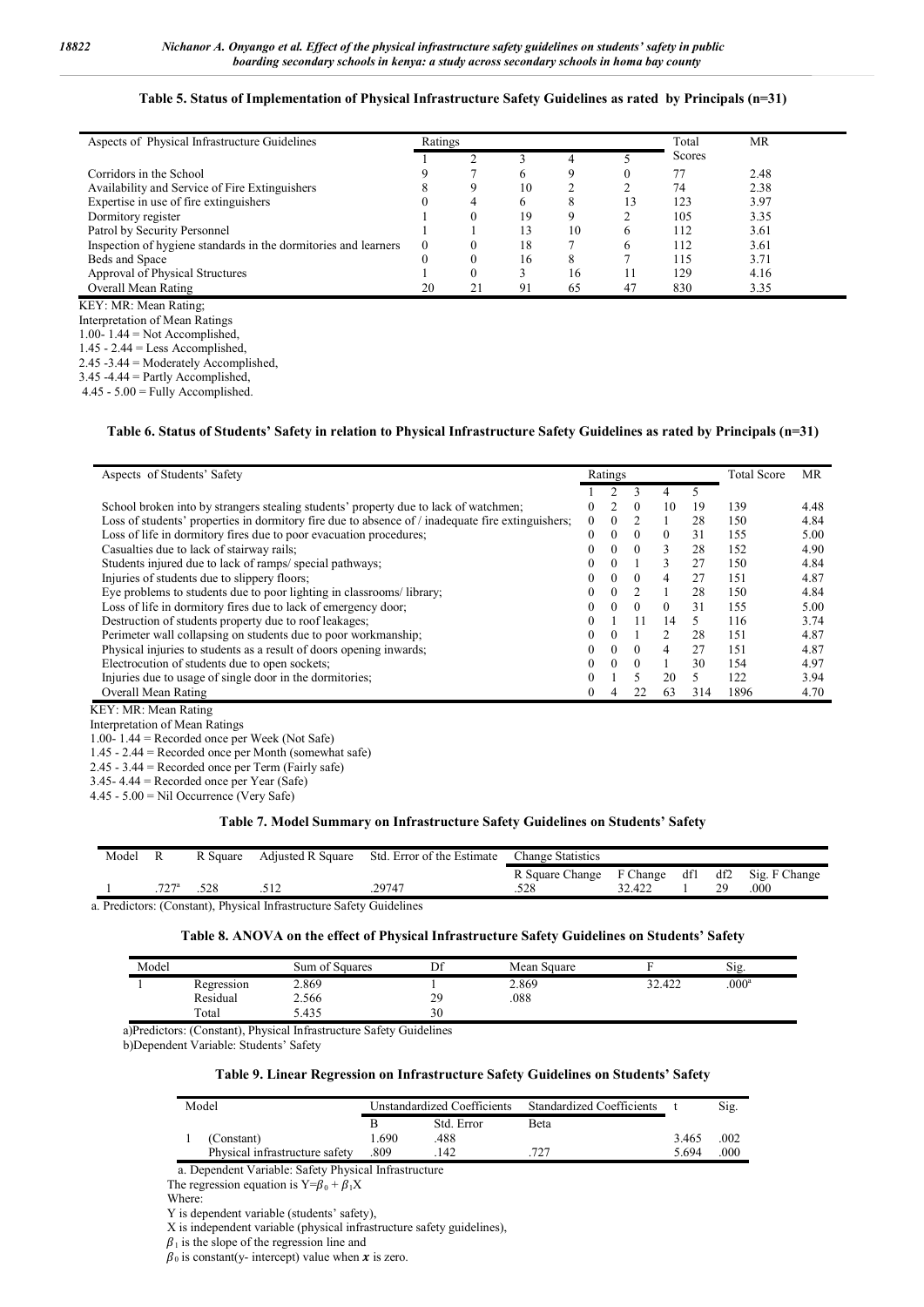First, the level of implementation of physical infrastructure safety guidelines and the students' security status were computed. The results were as shown in Table 5 and Table 6.

From Table 5, it can be noted that the level of implementation of physical infrastructure safety guidelines with respect to approval of physical infrastructure (4.16), expertise in use of fire extinguishers (3.97), beds and space (3.71), patrol by security personnel (3.61) and inspection of hygiene standards in the dormitories and learners (3.61) were highly rated amongst the physical infrastructure safety guidelines as partly accomplished. This means that the level of implementation was above average but not fully accomplished. Other aspects including dormitory register (3.35), availability and service of fire extinguishers (2.85) and corridors in the school (2.48) were found to be moderately accomplished. This means that the level of implementation was half way done. Indeed, the rating of approval of physical infrastructure at 4.16 can be attributed to the fact that all the buildings that were either currently under construction and those which were recently constructed had approval by the Ministry of Education, public health and the public works officers. However, it was not possible for the researcher, even after probing to ascertain that all the buildings in the school were approved by the relevant bodies, since there were no records of old buildings. Availability of strictures approved by the Ministry of Education and Public Health and the Public Works meant that the students would be secure in these schools. Expertise in use of fire extinguishers (3.97) was rated as partly accomplished, meaning above average but not fully accomplished. The rating of dormitory registers (3.35) and patrol by the security personnel (3.61), were found to be in agreement with Onyango (2013) who established in his study in Homa Bay County that most school administrators (52.9%) took roll calls very often before students retire to bed on a regular basis and that there were regular patrols by the school security personnel to ensure safety in the schools.

The low rating of corridors in the schools at 2.48, moderately accomplished, was due to the observation that was made which indicated that about half of the schools had wide, well lit and well ventilated corridors. However some schools had narrow corridors due to the fact that most of the buildings were closely constructed, probably due to small piece of land for the school or due to poor planning. Indeed, poor planning was to blame in a number of schools as a vast land would be observed being unused while the buildings concentrated at one point. Lighting however was found to be satisfactory in many of the schools. The availability of wide corridors would allow the students to move more easily without fear of collision amongst them. Overall, implementation of physical infrastructure safety guidelines was rated at 3.35 meaning that it was moderately accomplished in public boarding secondary schools in Homa Bay County. Availability and service of fire extinguishers was rated at 2.38 meaning least accomplished. From Table 6, safety of learners with respect to physical infrastructure safety guidelines was found to be very safe overall rated at 4.70. Aspects like loss of life in dormitory fires due to poor evacuation procedures and loss of life in dormitory fires due to lack of emergency door were both highly rated at 5.00, meaning they were very safe. Other aspects which were rated as very safe included: electrocution of students due to open sockets (4.97), casualties due to lack of stairway rails (4.90), injuries of students due to slippery floors  $(4.87)$ , perimeter wall collapsing on students due to poor workmanship (4.87), physical injuries to students as a result of doors opening inwards (4.87), loss of students' properties in dormitory fire

due to absence of / inadequate fire extinguishers (4.84), students injured due to lack of ramps/ special pathways (4.84), eye problems to students due to poor lighting in classrooms/ library (4.84), and school broken into by strangers stealing students' property due to lack of watchmen (4.48). However, the students were found to be more secure with respect to injuries due to usage of single door in the dormitories and destruction of students' property due to roof leakages as rated at 3.94 and 3.74 respectively. Electrocution of students due to open sockets was realized in one school and was therefore rated at 4.97, meaning very secure. In the school where a student had been electrocuted, it was established that a fellow student had done this intentionally taking advantage of an open socket that was in the laboratory. However, it was noticed that in the rest of the schools, this unfortunate event had not occurred. No open sockets were observed in the schools visited except in one of the schools where it was noticed but was disabled. The students were therefore very safe with respect to this aspect. The aspect of casualties due to lack of stairway rails was highly rated (4.90), meaning that the students were very safe. It is worth reporting that most of the schools had no storey buildings and therefore no stairways. During data collection, it was revealed that in three schools, such cases had been experienced and there were serious injuries to the students involved. The students were however, found to be very safe in public boarding secondary schools with respect to stairway rails in the storey buildings. The rating of injuries of students due to slippery floors at 4.87 meant that the students were very safe. It was established that this incident had occurred in four schools but not very frequently. On observation, it was noticed that in schools where tiles had been used, they were found not to be very slippery, which was good and hence students were very safe. It is a common phenomenon that very slippery tiles are always hazardous to the users. In many schools visited, the tiles were of appropriate texture to prevent learners from slipping particularly after mopping.

Perimeter wall collapsing on students due to poor workmanship equally highly rated at 4.87. This means that the students were very secure. However, it was noticed that in some three schools, an incident of this nature had occurred, though the students involved were not seriously injured. In the rest of the schools, such an incident had not occurred and therefore the students were very safe. Whenever walls are not well reinforced, it can fall without notice and this would be very disastrous to the students. The high rating on physical injuries to students as a result of doors opening inwards (4.87) meant that the students were very safe. However, it was noticed that in some four schools, students had suffered injuries and this was noticed to be in classrooms. Whereas the Ministry guidelines require that the doors should open outwards, it was noticed during observation that a good number of classrooms had their doors opening inwards. This was quite dangerous to students in case of emergency. It is clear that whenever there is emergency in the dormitories; students will always scramble for the door to escape. As a result, the students even get more injuries and may even die due to suffocation. The students were however found to be very secure with respect to this aspect. Loss of students' properties in dormitory fire due to absence of / inadequate fire extinguishers was also highly rated at 4.84, meaning that the students in public secondary schools were very safe. In some three schools, students had lost their property since there were inadequate fire extinguishers. In other schools however, the incident had not occurred and based on the observation, the fire extinguishers were still inadequate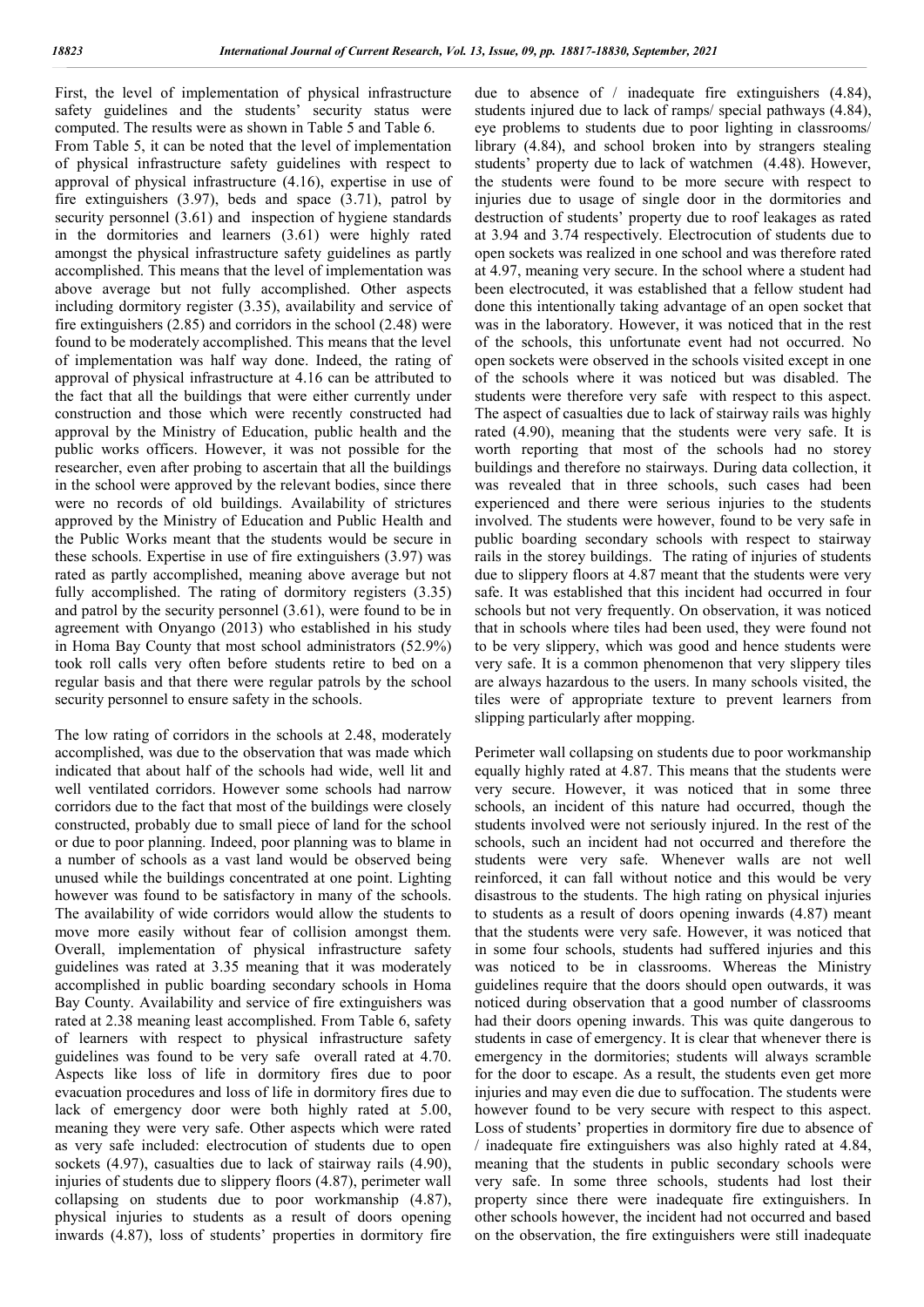in a good number of schools. This meant that in case of fore outbreak, it would be difficult to control of put it out due to inadequacies cited. The students however, were very secure with respect to this aspect. The aspect of eye problem to students due to poor lighting in classrooms/ library was rated at 4.84, meaning that the students were very safe. It was noticed that in some 3 schools, a few students had been affected by poor lighting causing eye problems. On close observation, it was noticed that indeed, the spacing of lights would not allow for sufficient light in the entire class and library in some schools and this was dangerous and could result in eye problems to students. However, the students were very safe with respect to this aspect. The rating of students injured due to lack of ramps/ special pathways at 4.84, meant that students were very secure. In some four schools however, there were casualties reported due to lack of ramps for students who were physically challenged. In many schools visited, there were ramps which were well placed in all the buildings. This would actually ensure that students are secure. Based on the number of students using such ramps, if not well protected, the students may slip and fall causing injuries among the students. The students in public boarding secondary schools in Homa Bay County were very safe with respect to students injured due to lack of ramps/ special pathways.

The aspect of breaking into school by strangers stealing students' property due to lack of watchmen was rated at 4.48 meaning that the students were very safe. In some twelve schools, such incident had occurred and this posed a lot of insecurity in these schools to the learners and the entire school fraternity. In one of the schools it was revealed that at one time, students woke up and found their classrooms in a mess and established that their dictionaries had been stolen. This was really strange and the security officers who were on duty that night were put to task to explain what had happened. One of them almost lost his job in this incident. However, in most of the public boarding secondary schools, this incident had not occurred and therefore the students were very secure. The findings on injuries due to usage of single door in the dormitories showed that the students were more secure as rated at 3.94. Out of the 31 schools visited, only five schools had all their dormitory doors being double. However, in some other schools, there was at least, a single door in a dormitory for use, more particularly in the old buildings. This means that whenever there would be an emergency, students would be scrambling for the single door, to enable them exit. Injuries were therefore reported in 26 schools which were visited. The students were however, found to be more secure. Destruction of students' property due to roof leakages was rated at 3.74, meaning the students were more safe. In the schools visited, there were both old and new roofs. Whereas in five schools there were no roof leakages that destroyed student's properties, the other twenty six schools recorded some incidences. This actually made students insecure and the administration needed to act and do necessary repair on the leaking roofs to curb such incidences. The students in public boarding secondary schools in Homa Bay County were however, found to be more safe. To test the hypothesis that: physical infrastructure safety guidelines have no effect on students' safe in public boarding secondary schools in Homa Bay County, simple regression analysis was run at 0.05 level of significance. To do this, mean ratings of the status of implementation of physical infrastructure safety guidelines and the mean ratings of the status of students' security were used to run the regression analysis and the results tabulated in Table 7.

From Table 7, it was established that there was a strong and positive effect of physical infrastructure safety guidelines on students' safety of 0.727, which was also found to be statistically significant as  $p \le 0.05$ . Hence the study rejected the null hypothesis that: physical infrastructure safety guidelines have no effect on students' safety in public boarding secondary schools in Homa Bay County. Further, the adjusted  $R<sup>2</sup>$  value of 0.512 implies that the implementation of physical infrastructure safety guidelines accounted for up to 51.2% of the total variance in students' security in public boarding secondary schools in Homa Bay County. Hence other factors contribute 48.8% in the changes in students' safety. This means that contribution of physical infrastructure on students' safety is above average. In order to test whether implementation of physical infrastructure safety guidelines could be used to predict students' safety, ANOVA was computed and the results were as shown in Table 8. From Table 8, it was revealed that physical infrastructure safety guidelines was a significant predictor of students' safety, (F (1,  $29$ ) = 32.422, p = .000). This means that implementation of physical infrastructure safety guidelines can be relied on in enhancing students' safety in public boarding secondary schools in Homa Bay County. To establish the actual effect, linear regression analysis was computed. The results were as shown in Table 9. From Table 4.9, it can be observed that one unit increase in implementation of physical infrastructure safety guidelines (**X**) leads to an increase in students' safety by 0.809 units as signified by the coefficient 0.809. This means that when implementation of physical infrastructure safety guideline is increased by one unit, then the safety of the students would be increased by another 0.809 units. From the findings in Tables 7 - 9, it is clear that physical infrastructure safety guidelines have effect on students' safety. Therefore the null hypothesis which stated that: physical infrastructure safety guidelines have no effect on students' safety in public boarding secondary schools in Homa Bay County was rejected at 0.05 level of significance. It was further established that physical infrastructure safety guidelines accounts for 51.2% of the variation in the students' safety. The effect was found to be significant and this means it can be relied on when influencing the students' safety.

### **DISCUSSION**

Expertise in use of fire extinguishers was rated as partly accomplished, meaning above average but not fully accomplished. This finding is contrary to those of Mutua (2016) and Chemeli, Mwongeli and Barmao (2015). The findings on the expertise in the use of fire extinguishers was contrary to the findings by Mutua (2016), who established that most schools had not trained staff and students on fire disaster risk reduction and also the findings of Chemeli, Mwongeli and Barmao (2015), who found out only 33.3% of the teachers, had been trained on fire fighting. According to Ayonga (2016), the results showed that even though most schools have the fire fighting equipments, due to inaccessibility of these equipments and lack of proper training of teachers, staff and students, most schools are not adequately prepared for the emergencies. The study recommended training of teachers, staff and students on fire emergency response. Also contrary to this finding was that of Wambui (2012), who established that teachers hardly had any training on implementation of safety measures in which 70% of the principals disagreed that the school organized training on safety for teachers and students.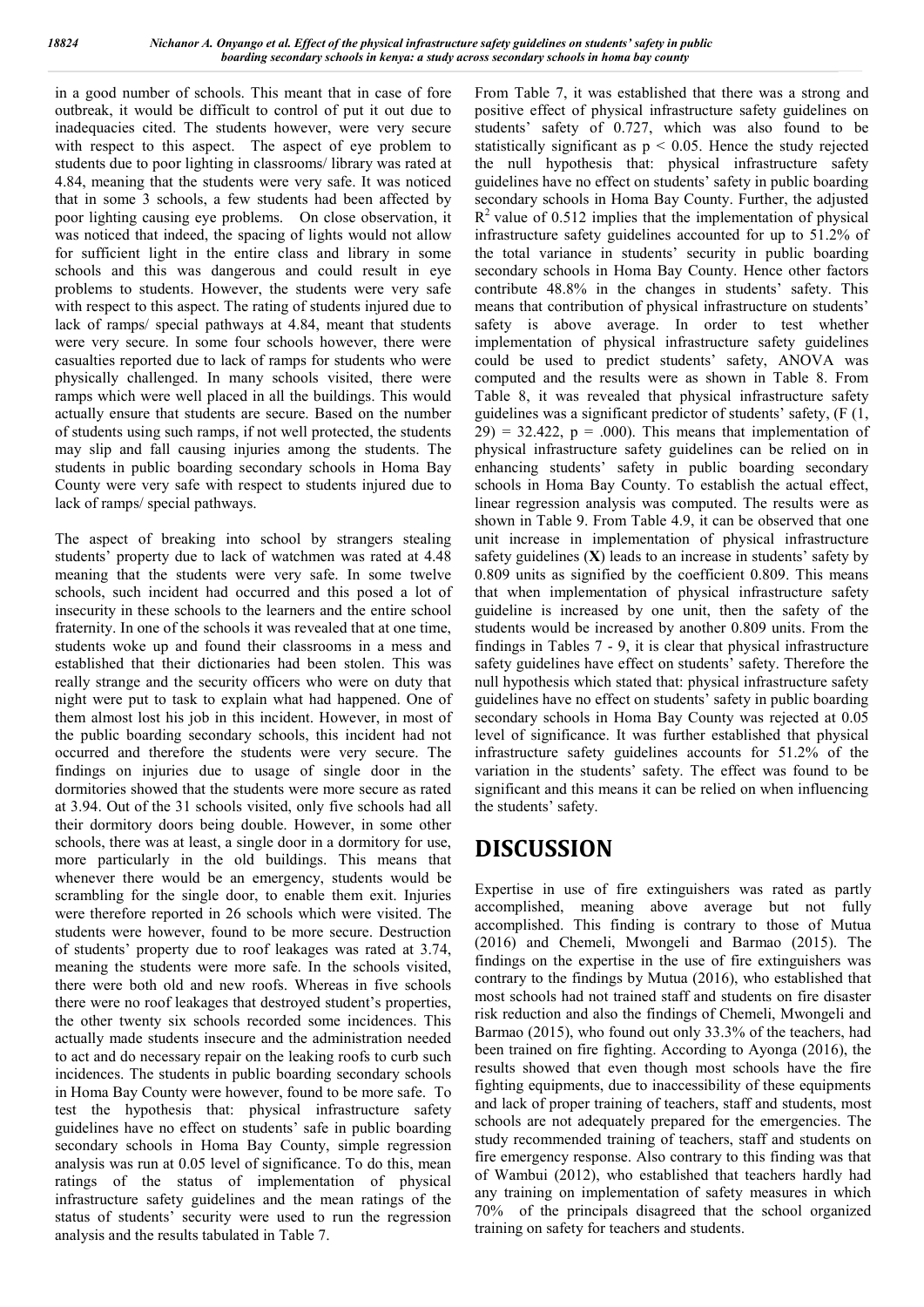Only 30% agreed that schools organized for such trainings. Kitheka (2016) also found out that there was inadequate staff training, though majority of the teachers were familiar with safety standards manual. The researcher established that public boarding secondary schools in Homa bay County, had evidence on training of students, teachers and watchmen on the use of fire extinguishers on a yearly basis in most schools. On beds and space in the public boarding secondary schools, the rating could be attributed to the fact that many of the schools did not have bulk beds but were closely spaced. Closer spacing could be due to higher number of enrolment in these schools, which were considered to be the best within the County of Homa Bay. However, the close spacing would actually promote spread of contagious diseases, more particularly at this time when the entire World is faced by the challenge of Corona Virus. At the same time, in case of any emergency, it would lead to more injuries amongst the students. The rating meant that the aspect of bed and space was partly accomplished in public boarding secondary schools in Homa Bay County.

Inspection of hygiene standards in the dormitories and learners was rated partly accomplished. During the observation by the researcher, it was noted that the dormitory masters and class masters were highly involved in looking into the hygiene standards both in the dormitory and classrooms. It was also established that students mopped their dormitories daily and the beds were well spread. Most of the students had their mosquito nets hung and it was a policy in some schools that no student was allowed to be in school without mosquito nets. However, most of the mosquito nets were torn and hence not serving their purpose. Whereas some students during the focus group discussion appeared to be having long untidy nails, they seemed to be hiding them away as it was against the school policy. Another school policy that was established in a few schools was that all students had their hair cut after every fortnight in the school compound. Effective use of dormitory registers would actually be useful in ensuring the students are in their dormitories in the night and would even guard the students against the temptations of sneaking out of school in the night, risking their lives. These ratings meant that the status of implementation in public boarding secondary schools in Homa Bay County were moderately accomplished with respect to dormitory registers and partly accomplished with respect to patrol by security personnel.

Even though the expertise in the use of fire extinguishers was highly rated, it was established that many of the buildings in the school had no fire extinguishers. However, the key areas like dormitories and dining halls in all schools had fire extinguishers strategically placed by the entry points. Moreover, those that had the fire extinguishers had no evidence of servicing the same, except for a few institutions. This finding actually concur with those of Mutua (2016), who established that fire fighting equipments in most schools were not enough contributing to fire safety unpreparedness. Availability of serviced fire extinguishers in schools would actually ensure that the students are safe in the event that there is a fire outbreak in the school. At the same time, it would help the administration in organizing fire drills in the compound to help the learners and teachers acquaint themselves with fire fighting techniques. The general status of implementation concurs with the findings of Nyakundi (2012) that the Ministry of Education Safety Standards and Guideline had not been fully implemented majorly due to inadequate funds and inadequate supervision.

The rating of loss of life in dormitory fires due to poor evacuation procedures and loss of life in dormitory fires due to lack of emergency door at 5.00 means that the students were very secure. Indeed, most of the schools visited had not experienced dormitory fires and those that experienced, had no deaths recorded meaning good evacuation procedures. On the dormitory emergency doors, it was established that emergency doors were available in many of the schools visited, except that in some of these schools, the doors were locked. Locking emergency doors actually made the lives of students at a great risk in case of fire outbreak in the dormitories. The study therefore concluded that, with respect to evacuation procedures and emergency doors, the students were very secure, since there were no records of loss of life due to these aspects. Overall, students were found to be very secure with respect to the status of physical infrastructure safety guidelines in public boarding secondary schools in Homa Bay County. These findings disagree with those of Njoki (2018) whose study showed that school physical infrastructure facilities were not safe as many schools had not adjusted the doors and windows of classrooms and other school facilities as per the requirements of the safety standards manual. At the same time, Gatua (2015) also disagrees with the findings in her study which concluded that most of schools' physical facilities were not as safe as required and that it was evidenced by the presence of unsafe, squeezed, ill equipped and poorly maintained physical infrastructure.

Whereas the contribution of physical infrastructure safety guidelines was above average, there were still inadequacies. On observation, it was noted that in most of the schools, there were either few regularly serviced fire extinguishers or just a few fire extinguishers which were not serviced regularly. This finding was also corroborated by a student's response during a focus group discussion: "We have seen fire extinguishers just in a few buildings in the school, however, we have not seen any time when these fire extinguishers were serviced. Some of them dangerously hung and some have lost their stopper clips. This makes us unsafe in the school and in case of fire outbreak, they may not be useful." This disclosure by the student meant that the schools were still not well furnished with the fire fighting equipments as they were few and moreover, they were not regularly serviced. This therefore means that in such schools the level of accomplishment was very low and this made the students insecure in such schools. This would actually explain why the contribution of physical infrastructure safety guidelines on students' security was not so high in public boarding secondary schools in Homa Bay County, Kenya. On dormitory registers, most of the schools were found to have the roll call taken after every two days which gave a lee way to students to sneak out of school for a day or two, thus compromising the security of the learners. Moreover, the fact that these registers were marked by dormitory prefects, made it possible for collusion among the students and the dormitory prefects, thus the contribution of physical infrastructure safety guidelines on students' security in public boarding secondary schools. It was also established that in a number of schools, security personnel have designated areas in school compound to be manned by different security officer, but were only manned in the night. Moreover, in a good number of schools, there were a few security officers who manned the school compound both at the day and night. This low number would mean that some places were not manned or the personnel overworked to an extent that they would not appropriately do their work.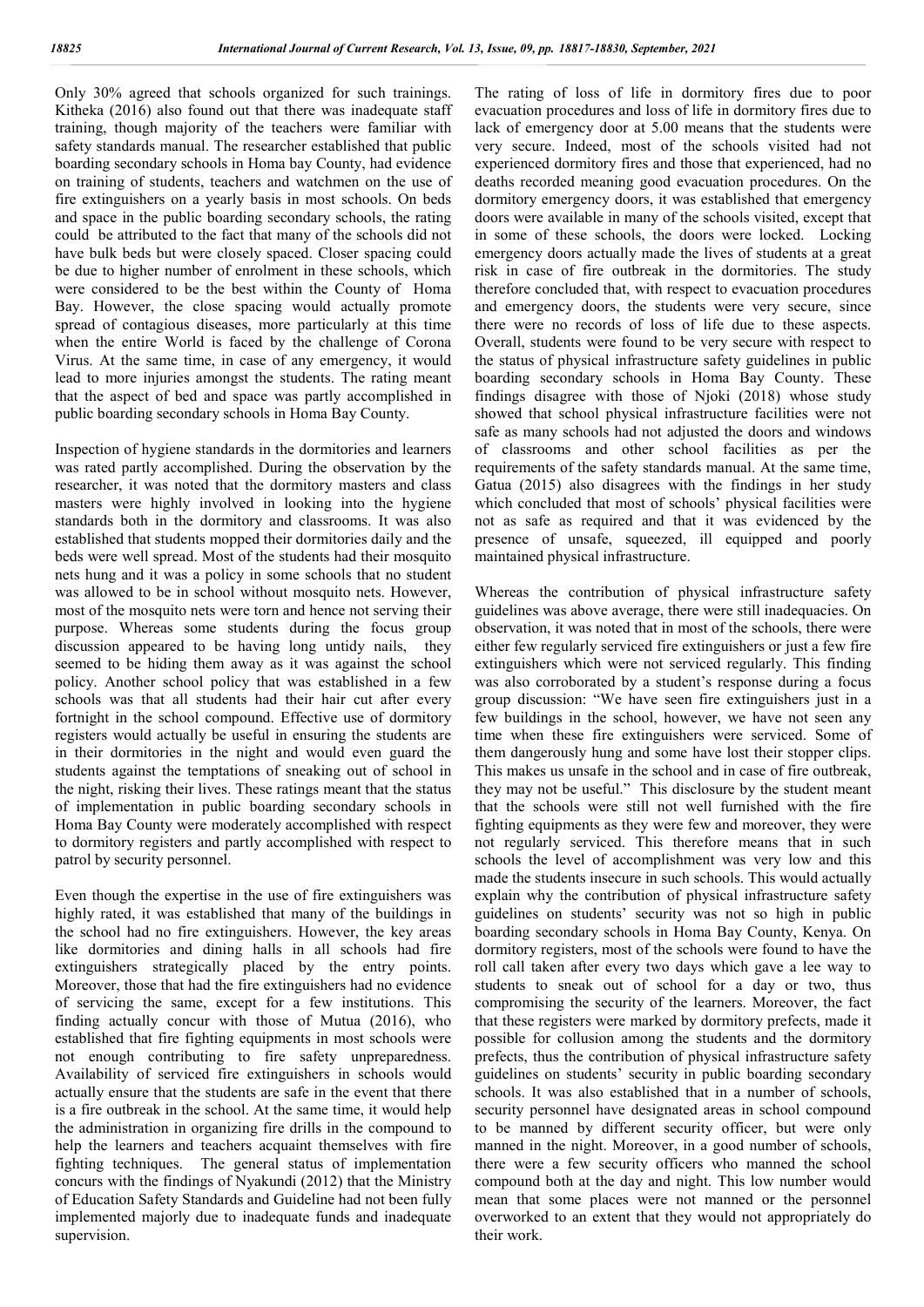This would in turn compromise the students' security. Higher number of school security personnel would indeed improve the students' security in these schools. When asked about the status of implementation of physical infrastructure safety guidelines, one Sub County Quality Assurance and Standards Officer said: "Most of the physical infrastructures in the public boarding secondary schools in this Sub County are well in place. However, because of the overwhelming numbers of the students in the school in the recent past, the facilities are overstretched." Indeed, this would mean that before increased enrolment in secondary schools, the implementation of physical infrastructure in public boarding secondary schools was adequate. However, as the number of admitted students increased, there was a possibility of congestion in the dormitories, classrooms and other physical infrastructure facilities resulting in the contribution of this aspect on students' security. With 100% transition from primary schools to secondary schools, most of the physical facilities were overstretched including insufficient classrooms, dormitories, dining halls, library etc leading to congestion. On safety of students, it was observed that there are some schools where strangers had stolen students' property due to lack of or inadequate watchmen showing that students were insecure. It was also noticed that some students' properties were destroyed by rain water due to roof leakages, meaning that repair and maintenance was not done regularly in these schools. Whereas many schools were found to have double doors in the dormitories, some few schools still had single doors in some old and make shift dormitories, causing injuries to students as they struggle to leave during any emergency. These observations meant that students were still not very secure in public secondary schools in Homa Bay County.

This finding was actually in line with those of Nyakundi (2012), Migiro (2012) and Kukali (2013) who established in their studies that safety policy guidelines had not been fully implemented, and that lack of financial and human resource were major challenges. These studies revealed that many schools had not fully implemented the physical infrastructure safety guidelines. Moderate accomplishment in implementation of physical infrastructure safety guidelines justifies the contribution to students' security by 51.2% in public boarding secondary schools in Homa Bay County. From the findings in it is clear that physical infrastructure safety guidelines have effect on students' security. This finding was found to be in agreement with Mokaya (2013), who established that improved academic achievement is associated with more adequate and well spaced classrooms, adequate and ample spacing in the libraries , adequate science laboratories, adequate water and sanitation facilities and adequate participation in co curricular activities. In deed these are also the requirement for safety among the students in relation to physical infrastructure safety guidelines. Similarly, Musyoka (2013) also indicates that schools do not have adequate physical facilities including laboratories, classrooms, libraries, desks and toilets which negatively impacts on schools in academic performance. Whereas, both Mokaya (2013) and Musyoka (2013) found out a positive relationship between safety policies and academics, Kibriya (2018) confirmed in his study that there was a negative effects of an unsafe school environment of learning outcomes for reading and math of Rwandan students, who self – reported their perception on school safety. The results show that for  $6<sup>th</sup>$ grade math evaluation, a student who feels unsafe solves seven fewer addition problems correctly per minute (36% deviation from average performance) compared to peers who feel safe at school. This finding by Kibriya (2018) shows that for better performance, learners require a safe environment which can only be provided by implementing safety policy in our schools. In other words, implementation of physical infrastructure safety guidelines affect positively security of the learners which consequently affect positively their performance in academics. The above studies established that there was a statistically significant effect of safety on students' performance. The current study however, has established that physical infrastructure safety guidelines had statistically significant effect on students' security in public boarding secondary schools in Homa Bay County, Kenya.

## **CONCLUSION**

Physical infrastructure safety guidelines had strong and positive effect on students' safety: Thus;

- Aproval of physical structures had the highest effect on studnets safety in schools.
- Expertise in use of fire extingusihers had the highest effect on safety of students in schools.
- Aproriate spacing of beds in schools had high effect on studnets safety in dormitories.
- Patrol by schools personnel had high effect on student safety in schools.
- Inspection of hygiene standards in domitory and learners had a high effect on student safety in schools
- Dormitory registers, availability and servicing of fire extinguishers, and spacious corridors in schools had high effect on students safety.

### **RECOMMENDATIONS**

With regard to the findings that physical infrastructure safety guidelines had strong and positive effect on students' safety, the study recommended that Principals should strive to fully implement the physical infrastructure safety guidelines to enhance students' safety in public boarding secondary schools in Kenya.

### **REFERENCES**

- Abich, A. 2018. Four Homa-Bay High School Students<br>Charged with Attempted Arson. with Attempted Arson. *http://www.citizentv.co.ke/news/four-homa-bay-highschool-students-charged-with-attempted-arson* Retrieved on 16/11/2018 at 10.53a.m.
- Abuga, E. 2016. Boys Burn Seven Dorms and Attack Girls' School. Published on 27/06/2016 in The Standard Newspaper. Nairobi, Kenya
- Adam, F. 2005. Community Participation in school development. Understanding participation in basic schools performance in Nanumba District of Ghana. Unpublished PhD Thesis on Administration and Organization. University of Bergen.
- Amsterdam, C. 2013. School Infrastructure in South Africa: Views and Experiences of Educators and Learners. *A conference paper. http://www.researchgate.net/publication/259290274*
- Anand, D. & Prakash, S. 2018. Assessment of Hygiene and Sanitation Practices of Students of Class VI to IX in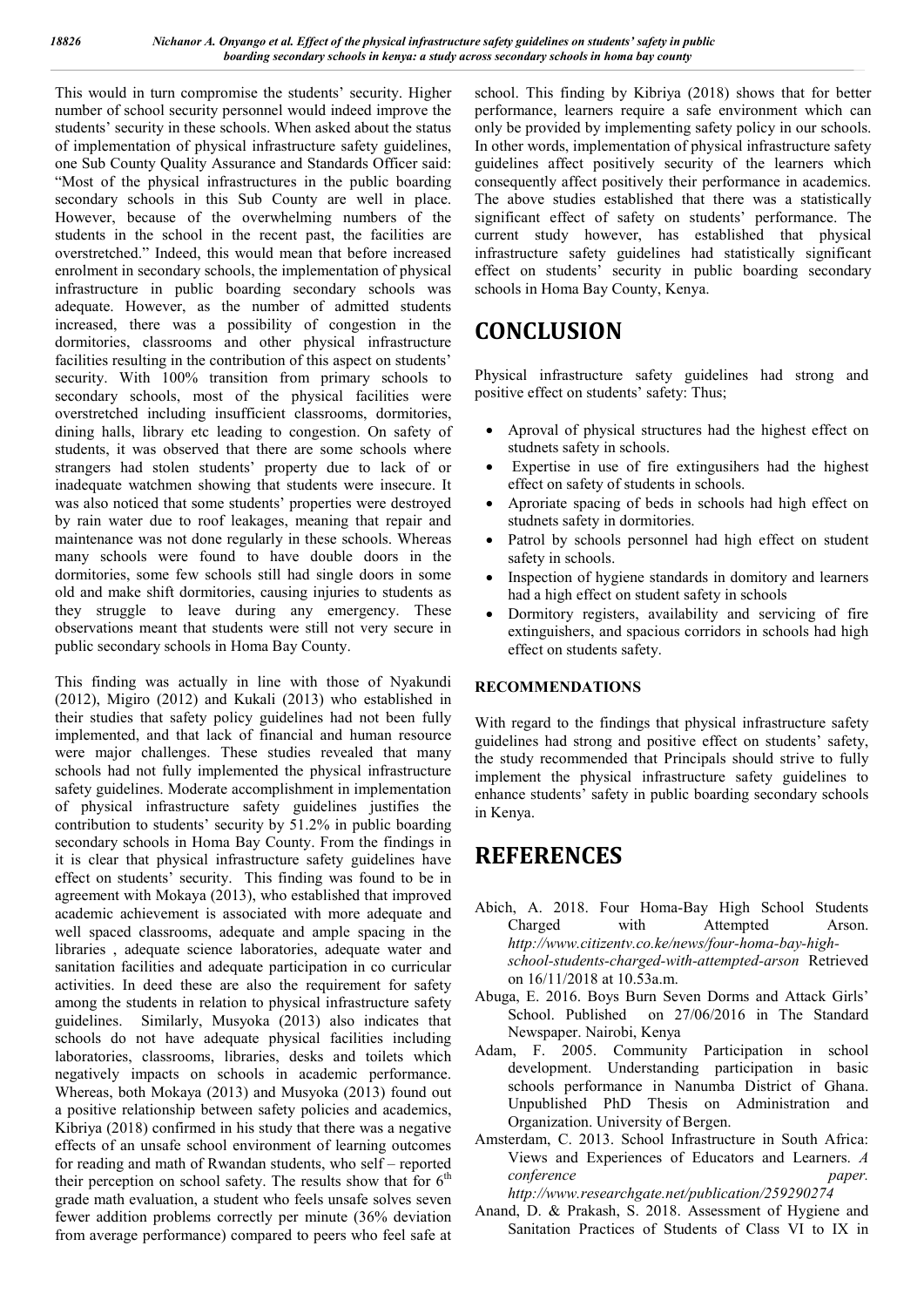Urban Government Inter- College at Allahabad District, India. *International Journal of Community Medicine and Public Health.*

- Anol, B. 2012. "Social Science Research: Principles, Methods, and Practices *"Textbooks Collection.* Book 3. *http://scholarcommons.usf.edu/oa\_textbooks/3*
- Ary, D., Salow, L. C., Razavieh, A. I., & Sorenson, C. K. 2010. *Introduction to Research in Education* 8th ed.. Belmont: Wadsworth.
- Ayonga, I. N. 2016. An investigation of fire emergency preparedness in Kenyan Schools: A case study of public secondary schools in Nairobi. Unpublished Master of Arts Thesis in Sociology. University of Nairobi.
- Bastidas, P. 2011. *School Safety Baseline Study: Thematic Platform on Knowledge and Education.* UNISDR*.*
- Bowen, G. A. 2009. Document Analysis as a Qualitative Research Method. *Qualitative Research Journal, 92, 27- 40*
- Bush,W. G. 2007 *Conference on School Safety.* Maryland National 4-HYouth Conference Center Chevy Chase.
- Chabari, E. B. 2010. Challenges facing effective implementation of free secondary education in public secondary schools in Kangundo District, Kenya. Nairobi: Chuka University College.
- Chemeli, M. J., Mwongeli, K. R., &Barmao, C. 2015. Physical Infrastructural Safeness in Public Boarding Secondary Schools in Kenya. *International Journal of Education and Research, Vol. 3 7*
- Chukwu, E. C. 2008. School Safety and Security: A Management Challenge to Principals in the Vryheid District. Published Master of Philosophy Thesis, University of Johannesburg, South Africa.
- CPSC 2010. *Customer Product Safety Commission Handbook*.
- Creswell, J. W. 2005. *Educational Research: Planning, Conducting and Evaluating Quantitative and Qualitative Research*. Pearson Education, Inc. New Jersey 07458.
- Deepak, A., & Prakash, S. 2018. Assessment of hygiene and sanitation practices of students of class VI to IX in Urban Government Inter College at Allahabad District, India. *International Journal of Community Medicine and Public Health. Vol. 59 3870 – 3875.*
- Durka, G. 2002. The Teacher Calling: Spirituality for Those Who Teach. New York: Paulist Press.
- Duszka, C. 2015. The Effect of Safety on School Performance. *International Journal of Education and Social Sciences. Vol. 2 8.*
- Elifson, K. W., Runyon, R. P. & Haber, A. 1990. *Fundamentals of Social Statistics*. New York: McGraw Hill.
- Fraenkel, R. J., & Wallen, E. N. 2009. *How to Design and Evaluate Research*. Illinois: F.E. Peacock Publishers, Inc. Francis, 1999. *Children Concrete Learning Environments*.
- Frankfort, C. et al. 1996. *Research Methods in the Social Sciences* 5th ed Arnold, London.
- Gacheiya, R. M. & Mutua, B. M. 2009. Water, Sanitation and Hygiene: Sustainable development and multi-sectoral Approaches. *34th WEDC International Conference, Addis Ababa, Ethiopia.*
- Gatua, J. W. 2015. Assessment of Safety Status of Physical Infrastructure Classrooms, Dormitories, Sanitation Facilities, Laboratories and Kitchen in Public Secondary Schools in Nairobi West Region, Kenya. *Research on Humanities and Social Sciences. Vol.5, No.3, 2015*
- Gikandi, B. 2016. Students of St. Peters' Boys High School in Kandara torched a Dormitory. Published on 15/02/2016 in The Standard Newspaper. Nairobi, Kenya
- Grinnel, M. R., &Unrau, Y. 2008.*Social Work Research and Evaluation: Foundations of Evidence – Based Practice*. U.S.A: Oxford University Press.
- Hirano, S. 2009.*Child Friendly Schools and Infrastructure*. Kigali.
- Holton, P. R., Brownlow, C., McMurray, I., & Cozens, B. 2004. *SPSS Explained*, East Sussex, England: Routledge Inc.
- Ilesanmi, T. O. 2017. Knowledge and Practices of Personal Hygiene among Senior Secondary School Students of Ambassadors College, Ile- Ife, Nigeria. *Texila International Journal of Public of Health. Vol. 4, Issue 4, 2016*
- International Labor Organization 2013. Situation Analysis on Conducive Learning Environment for Children Withdrawn and Prevented from Child Labour- A Case Study of Busia District in Kenya/ International Labour Office: ITC- ILO, Italy.
- Kaari, K. K. 2014. Institutional Factors Influencing Adherence to Safety Standard Guidelines in Secondary Schools in Buuri District, Kenya. Unpublished Master of Education Thesis. UoN.
- Kabale, B., & Ombati, C. 2017. Student Kills Classmate in Angry Fight for Ruler; Published on 14/09/2017 in The Daily Nation Newspaper. Nairobi, Kenya
- Kahenda, M. 2017. 140 Students Sent Home in Food Poisoning Scare; Published on 21/09/2017 in The Standard Newspaper. Nairobi, Kenya
- Kemunto, N. J., Role, E. & Balyage, Y. nd. Safety Policy Implementation Framework for secondary schools in Kenya. University of Eastern Africa, Baraton.
- Kenya Bureau of Statistics, 2010. 2009 *Kenya Population and Housing Census,* Nairobi.
- Kisurilia, S., Katiambo, D., & Lutomia, G. A. 2013. An Investigation into the State of Disaster and Safety Preparedness in Schools in Kenya. *International Journal of Science and Research IJSR. ISSN Online 2319- 7064*
- Kitheka, R. M. 2016. Institutional factors influencing implementation of safety standards in public secondary schools in Yatta Sub County, Machakos County, Kenya. Unpublished Master of Education in Educational Administration Research Project. University of Nairobi.
- Koech, F. 2016. Sh. 8M Property Ruined in School Dormitory Fire; Published on 30/03/2016 in The Daily Nation Newspaper. Nairobi, Kenya
- Kombo, D. K., & Tromp, D. L. A. 2006. *Proposal and Thesis Writing: An Introduction.* Nairobi: Paulines Publications Africa.
- Leedy, P. D. & Omrod, J. E. 2005.*Practical research: planning and design*. Upper Saddle River: M err il.
- Lubuva, J. M. 2013. Parental involvement in the management of school programs: A Case of Temeke Municipal in PEDP implementation. Unpublished Master Dissertation in Educational Administration, Planning and Policy Studies of the Open University of Tanzania.
- Mabel, W. 2016. List: Over 100 Schools Burned in Kenya in two Months. *www.tuko.co.ke/160676-list-school-firesreported-in-kenya-2016* Retrieved on 13/08/2018 at 9.32pm.
- Machando, M. G., Monego, E. T., & Campos, M. R. H. 2014. Risk Perception of Food Safety by School Food-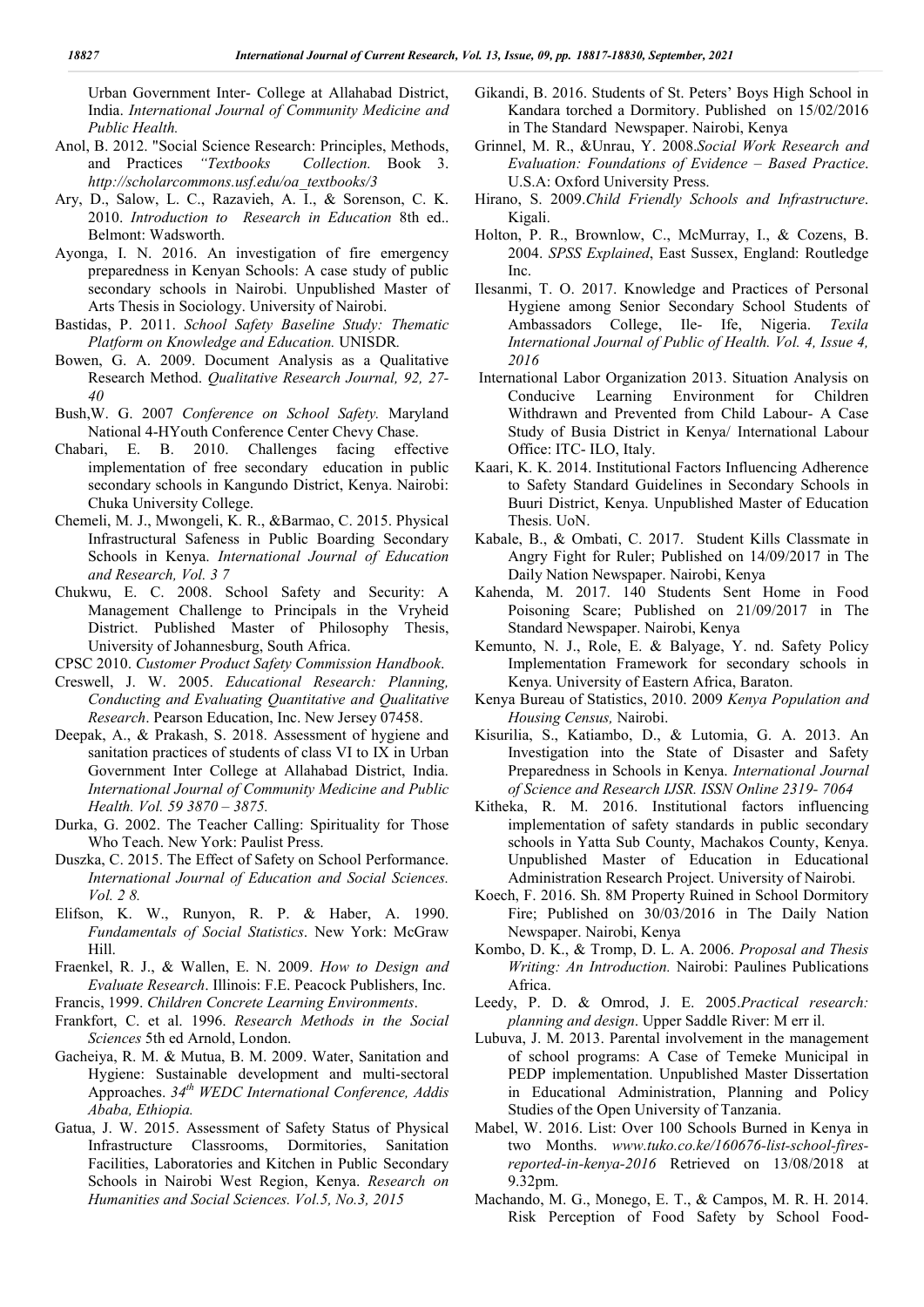Handlers. *International Centre for Diarrheal Disease Research, Bangladesh.*

- Makokha, S. 2017. Health Officials Close Schools Over Hygiene; Published on 15/09/2017 in The Daily Nation Newspaper. Nairobi, Kenya
- Malak, Z. M. 2015. Violence and Unintentional Injuries Among School Students Aged 15- 19 Years in Jordan. *Int J School Health. 2015 October, 2 4*
- Manini, M. S. 2012. Factors influencing female teachers ascend to headship positions in public primary schools in Loitokitok District, Kajiado County, Kenya. Unpublished Master of Education in Educational Administration Project. University of Nairobi.
- Manyatsi, A. M., & Thwala, M. M. 2014. Sanitation and Hygiene at Rural Schools in Swaziland: A Case Study of Ekhukhayeni Constituency. *Research Journal of Environmental and Earth Science. 65: 278-283, 2014*
- Maphosa, C. & Mammen, J. K. 2011. How Chaotic and Unmanageable Classrooms have become: Insights into Prevalent Forms of Learner Indiscipline in South African Schools. Howard College Campus, Durban 4441, South Africa.
- Maritim, J. C., King'oo, R. M., & Barmao, C. 2015 Physical Infrastructural Safeness in Public Boarding Secondary Schools in Kenya. *International Journal of Education and Research. Vol.3 No. 7 July 2015*
- Meena, A. S. 2010. Involvement of community in secondary school education management in selected community secondary schools in Moshi rural District. Unpublished Master of Master of Education, Planning and Policy Studies. Open University of Tanzania.
- Mburu, D. M. 2012. Factors Influencing the Implementation of Safety *Standards* in Secondary Schools in Limuru District, Kiambu County, Kenya. Nairobi: University of Nairobi.
- Mgijima, M. N. 2014. Violence in South African Schools: Perceptions of Communities about a Persistent Problem. *Mediterranean Journal of Social Sciences. Vol.5 No.14, July, 2014*
- Migiro, A. O. 2012. An Assessment of the Implementation of Safety Standards in Public Secondary Schools in Borabu District, Nyamira County, Kenya. Nairobi: KU.
- MN Reporter 2016.Magina Girls Secondary Schools Dormitory Burnt. *https://www.migorinews.co.ke/news/countynews/dormitory-at-magina-girls-secondary-school-in Ndhiwa-burnt.* Retrieved on 03/04/2018 at 1542hrs.
- Mokaya, M. Z. 2013. Influence of School Infrastructure on Students' Performance in Public Secondary Schools in Kajiado County, Kenya. Unpublished Master of Education Thesis. University of Nairobi.
- Motakpalli, K. et al 2013. Health Hygiene among School Children in Rural Field Practice Area of Ajims Mangalore in Karnataka, India. *International Journal of Bioessays.*
- Mugenda, O. M., & Mugenda, A. G. 2003. *Research methods: Quantitative and qualitative approaches,* Nairobi: Acts Press
- Mukolwe, J. O., Okwara, M., & Ajowi, O. J. 2016. Factors hindering the deployment of female teachers to headship positions in Public Primary Schools in Nambale Sub County, Kenya. *Educational Research and Reviews Vol. 11 18.*
- Musimba, S. K. 2010. A Comparative Study of the Levels of Adherence and Implementation of Safety Standards Guidelines in Secondary Schools in Machakos District.
- Musyoka, L. 2013. Influence of Provision of School Physical Infrastructure on Students' Performance in Kenya Certificate of Secondary Education in Mwingi Central District, Kenya. Unpublished Master of Education Thesis. University of Nairobi.
- Mutembei, P. 2016. Inadequate Food and Many Exams Blamed for Rise in School Arson. Published on 11/07/2017 in The Standard Newspaper. Nairobi, Kenya.
- Muthiani, R. M. 2016. Factors Influencing School Compliance to Safety Standards Guidelines in Public Secondary Schools in Kitui Sub County, Kitui County. Unpublished Master Thesis. Kenyatta University.
- Muthiora, J. 2017. We Need to Rethink the Whole Concept of Boarding Schools. *https://mobile.nation.co.ke/blogs/ rethink-the-whole-concept-of-boarding-schools/1949942- 4084254-118boghz/index.html.* Retrieved on 20/12/2018 at 1305hours.
- Muthoni, K. C. 2015. The Impact of Community Involvement in Public Secondary Schools Management, A Case Study of Machakos County, Kenya. Unpublished Master Thesis. Kenyatta University.
- Muthuiya, K. L. 2013. Emerging issues and challenges facing implementation of subsidized secondary education policy in Tigania East District, Meru County. Nairobi: Kenyatta University*.*
- Mutinda, M. 2005. 60 Students Hospitalized of Food Poisoning .The Standard Newspaper on 1st July 2005, Kenya.
- Mutua, M. E. 2016. School Based Factors Influencing Fire Safety Preparedness in Public Secondary Schools in Lower Yatta Sub County, Kenya. Unpublished Master of Education Thesis. University of Nairobi.
- Muya, A. 2017. Many Students Die as Disaster Report Gathers Dust. Published on 03/09/2017 in The Daily Nation Newspaper. Nairobi, Kenya.
- Mwangi, S. N. 2014. An assessment of sanitation in primary schools in Embakasi District, Nairobi. Unpublished Master of Public Health Dissertation. University of Nairobi.
- Nderitu, C. 2009. Implementation of Safety Guidelines in Public Secondary Schools in Githunguri Division, Kiambu District. Unpublished M.Ed. Thesis, Kenyatta University.
- Neuman, W. L. 2003. *Social Research Methods*. Boston. Pearson Education Inc.
- Neuman, W. L. 2011. *Basics of Social Research: Qualitative and Quantitative Approaches*. Pearson Education, Canada.
- Ng'ang'a. A. W. 2013.Factors Influencing Compliance with Safety Standards in Public Secondary Schools in Nyeri Central District, Nyeri County. Unpublished Master Thesis. University of Nairobi.
- Ngere, P. 2010. Food Safety Practices and Determinants in Primary, Secondary and Post Secondary Learning Institutions in Nairobi, Kenya. Unpublished Master of Public Health MPH, UoN.
- Ngunjiri, J. 2012 Fire Razes Giakanja Secondary School. Nairobi Nation Media Group.
- Njeru, A. 2017. A Dormitory at Kajiunduthi Secondary Burnt. Published on 24/02/2016 in The Daily Nation Newspaper. Nairobi, Kenya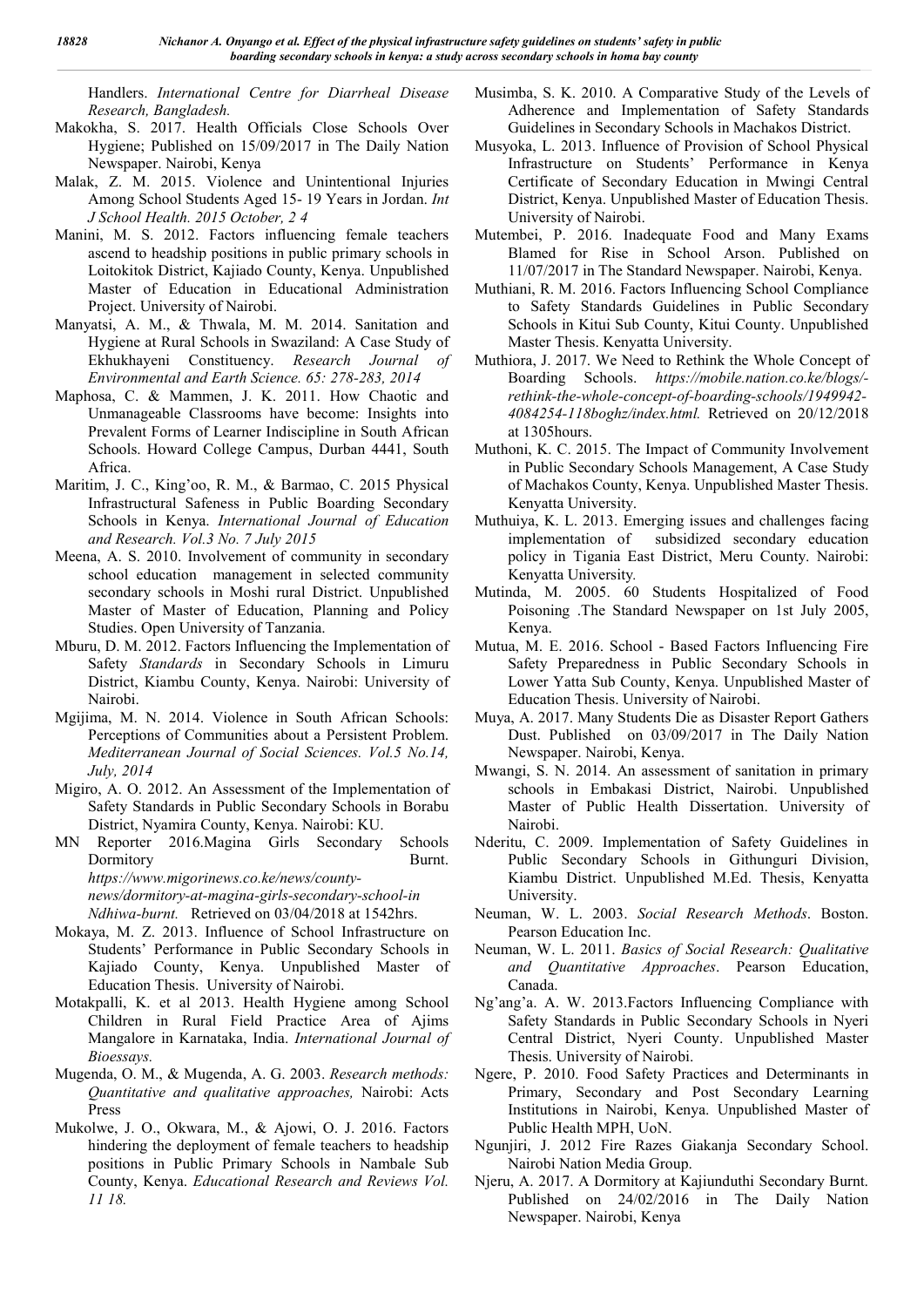- Njoki, W. A. 2018. School safety and its influence on teaching and learning processes in public secondary schools in Nairobi and Nyeri Counties, Kenya. Unpublished Doctor of Philosophy Thesis in Educational Management. Kenyatta University.
- Nyakinda, C. O. 2010. Factors influencing the adoption of HIV/AIDS Education in Secondary Schools: A case of Rachuonyo District, Kenya. Unpublished Master of Arts in Sociology Thesis. Egerton University.
- Nyakundi, Z. O. 2012. Implementation of Safety Standards and Guidelines in Public Secondary Schools in Marani District, Kisii County, Kenya. Unpublished Master Thesis. Kenyatta University.
- Odeny, M. 2016.Boys Trek 34km for Sex Orgy in Girls' Dorm, 11 Girls Suspended: The Star, n *https://www.thestar.co.ke/news/2017/07/06/boys-trek-34km-for-sex-orgyin-girls-dorm-11-girls-suspended\_c1591262.* Retrieved on 27/10/2017 at 2032hours.
- Odenyo, A. 2017. Cows Pay Heavily for Trespassing into School Compound; Published on 22/09/2017 in The Standard Newspaper. Nairobi, Kenya
- Odhiambo, O. 2016. Fire Destroys two Dormitories in Siaya County; Published on 28/03/2016 in The Standard Newspaper. Nairobi, Kenya.
- Oduor, B. 2017. Shock as Student Arrested for Keeping Gun in School; Published on 14/09/2017 in The Daily Nation Newspaper. Nairobi, Kenya.
- Okumbe, J. A. 1998. *Educational Management Theory and Practice*. Nairobi: University Press.
- Olukanni, D. O. 2013. Assessment of WATER, SANITATION AND HYGIENELS program in Public Secondary Schools in South – Western Nigeria. *ARPN Journal of Engineering and Applied Sciences. Vol. 8, No. 3, March 2013*
- Omollo, R. 2016. 12 students Injured in a Second Fire at Moi Girls Sindo in a Dining Hall. *http://www.thestar.co.ke/news/2016/10/16/12-students-injured-in second fire-at-moi-girls-sindo*. Retrieve on16/11/2018 10.30a.m.
- Omollo, R. 2018. More Dorms Burn in Homa Bay School. *http://www.the-star.co.ke/news/2018/07/17/more-dormsburn-in-homa-bay-schools*.Retrieved on16/11/2018 at 10.30a.m.
- Omolo D.O. & Simatwa E.M.W. 2010. An assessment of the implementation of safety policies in Public Secondary Schools in Kisumu East and West Districts. Educ. Res 2010 1(11) 637-649 ISSN: 2141-5161.
- Omondi, C. A. 2016. The Influence of Students Conflicts on School- Community Relations in Vihiga Sub – County, Kenya. Unpublished Master of Arts in Peace Education Thesis. UoN.
- Omoro, J. 2016. Seven Homa Bay High School Students arrested practicing Sex: Digital Standard on 9th September, 2016
- Omoro, J. 2018. Probe on rape bid at school: The Standard on Thursday, June 7, 2018.
- Ongori, M. 2014.School Based Factors Influencing the Implementation of Fire Safety Standards in Public Secondary Schools in Kenyenya District, Kisii County. Unpublished Master Thesis. University of Nairobi.
- Onyango, M. A. 2013. Disaster Awareness and Preparedness of Secondary Schools in HomaBay County, Kenya. Unpublished PhD Thesis in Educational Planning. University of Nairobi.
- Oranusi, S., Galadima, M., Umoh, V. J., & Nwanze, P. I. 2007. Food safety evaluation in boarding schools in Zaria, Naigeria, Using the HACCP System. Scientific Research and Essay Vol. 210: 426- 433, October 2007
- Orodho, A. J. 2003. *Essentials of Educational and Social Sciences Research Method.* Nairobi: Masola publishers.
- Orodho, A. J., & Kombo, D. K. 2002. *Research Methods*. Nairobi: Kenyatta University, Institute of Open Learning.
- Orodho, A. J. 2005. *Techniques of Writing Research Proposals and Reports in Education and Social Sciences.* Nairobi: Kanezja Enterprises.
- Oso, Y. W., & Onen, D. 2005. *A General Guide to Writing Research Proposal and Report: A Handbook for Beginning Researchers*. Jomo Kenyatta Foundations, Nairobi.
- Otieno, E. 2016. Spotlight on School after two Students Die, Scores Ill. Published on 11/07/2016 in The Daily Nation Newspaper. Nairobi, Kenya
- Ozmen, F., Dur, C., & Akgul, T. 2010. School Security Problems and the ways of tackling them. *Procedia Social and Behavioral Sciences Journal. Vol. 2 2010 5377-5383.*
- Prinsloo, S. 2006.Sexual Harassment and Violence in South African Schools. *South African Journal of Education, Vol. 26:305- 318*
- Purkey, W. W. 1999. A brief history of the International alliance for Invitational education. *Invitational Education Forum.*
- Rathi, N., Riddell, L., &Worsley, A. 2018. Parents' and Teachers' Views on Food Environments and Policies in Indian Private Secondary Schools. *International Journal of Environmental Research and Public Health.* Published on  $19^{th}$  July, 2018
- Republic of Kenya. 2002. Kenya Gazette Supplement: Children Act, 2001. Government Printer, Nairobi.
- Republic of Kenya. 2008. *Safety Standards Manual for Schools in Kenya*. Church World Service.
- Republic of Kenya. 2010. The Constitution of Kenya. Laws of Kenya 2010.
- Republic of Kenya. 2012. *Disaster Risk Reduction. A manual for Education Managers*. Kenya Institute of Education. Nairobi.
- Russel, K. A. 2009. Community Participation in Schools in Developing Countries: Characteristics, Methods and Outcomes. *Qualifying Paper.*
- Sakwa, B. 2016. Two Dormitories Razed by Fires in Kakamega County. Published on 13/06/2016 in The Standard Newspaper. Nairobi, Kenya
- Sayagie, G. 2016. 75 Students get Admitted Over Cholera in Narok High School. Published on 12/05/2016 in The Daily Nation Newspaper. Nairobi, Kenya
- Sekiwu, D. & Kabanda, M. 2014.Building Safer Secondary Schools in Uganda through Collective Commitment to Health and Safety Compliance. *International Journal of Educational Policy Research and Review. Vol. 1 4, pp. 047-053.*
- Stangor, C. 2004. *Research Methods for the Behavioral Sciences*. Houghton Mifflin Company. 2<sup>nd</sup> Edition.
- Simatwa E.M.W. 2011. Job Satisfaction and Dissatisfaction among Teachers in Kenya: Kenya Journal of Education Planning, Economics and Management Vol. 3(3) July 2011.114-123 ISSN 2074-5400.
- Simatwa E.M.W. 2012. Management of Student Discipline in Secondary Schools in Kenya, a case study of Bungoma County. Educ. Res 2012 Vol. 3(2) 172-189 ISSN: 2141- 5161.